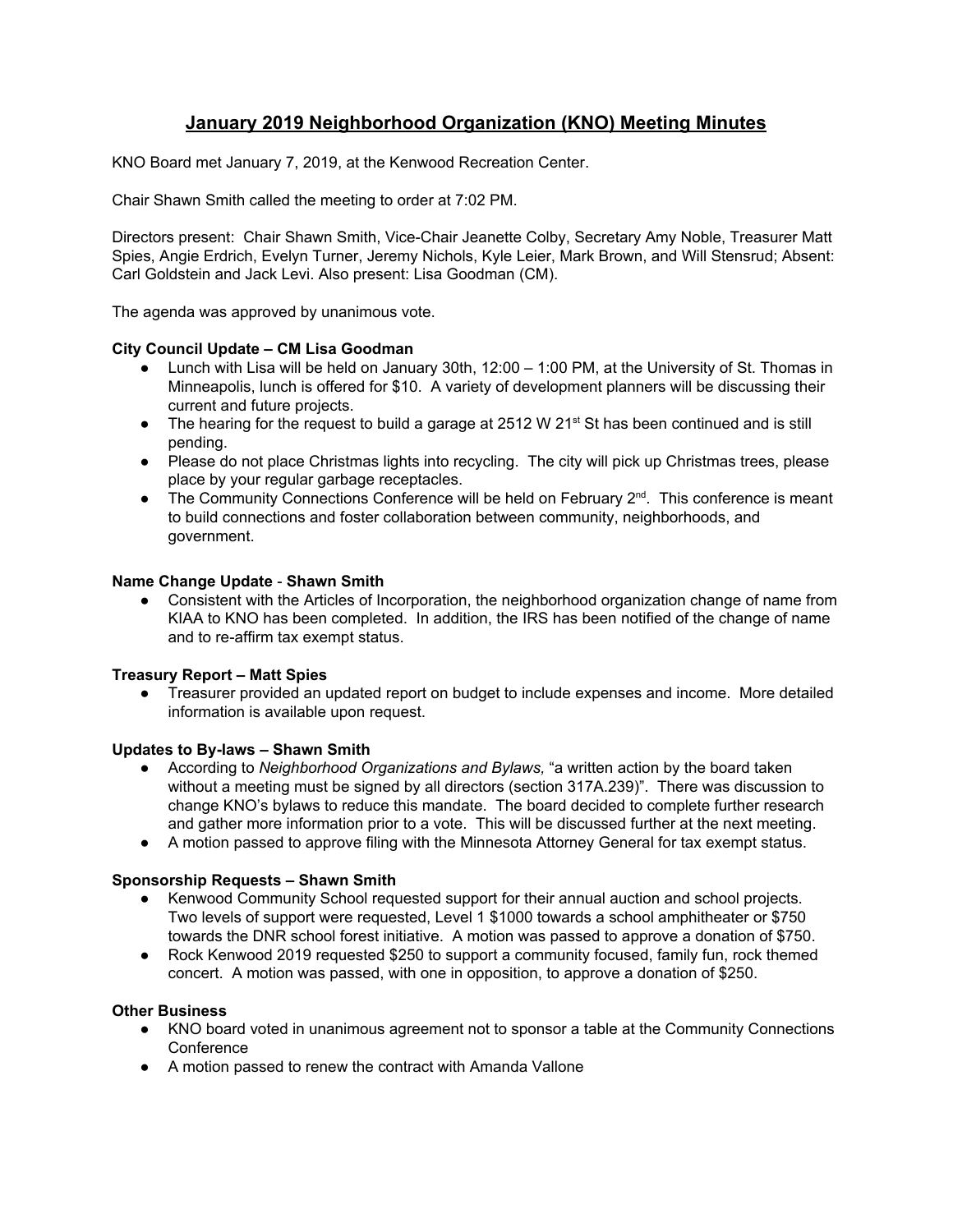**●** Parks 2020: four upcoming public meetings are scheduled for the end of Jan through Feb; a representative will be attending the KNO February  $4^{\text{th}}$  meeting to discuss possible changes to the Kenwood Park

The meeting was adjourned by Chair Shawn Smith at 8:45 PM.

## **Action Between Meetings - All**

KIAA Board Priorities 2017-2019 (standing topic and reminder)

- Address Southwest Light Rail Issues
- Protect our Lakes/Parks/Environment
- East Cedar Lake Beach Safety
- Support Kenwood Rec Center, School, and Neighborhood Events
- Contract consultant to assist with communication/c
- KIAA Board Priorities 2017-2019 (standing topic and reminder)
- Address Southwest Light Rail Issues
- Protect our Lakes/Parks/Environment
- East Cedar Lake Beach Safety
- Support Kenwood Rec Center, School, and Neighborhood Events
- Contract consultant to assist with communication/c

KIAA Board Priorities 2017-2019 (standing topic and reminder)

- Address Southwest Light Rail Issues
- Protect our Lakes/Parks/Environment
- East Cedar Lake Beach Safety
- Support Kenwood Rec Center, School, and Neighborhood Events

- Contract consultant to assist with communication/c

Kenwood Neighborhood Organization Board Priorities 2018-2019

- Address Southwest Light Rail Issues
- Protect our Lakes/Parks/Environment
- East Cedar Lake Beach Safety
- Support Kenwood Rec Center, School, and Neighborhood Events
- Contract consultant to assist with communication/compliance

**Updates: Please visit our website at kenwoodminneapolis.org. If you are interested in participating on the Board, please contact us via our website.**

**The next Kenwood Neighborhood Organization (KNO) Board meeting is on February 4th, from 7:00-8:30 p.m. at the Kenwood Recreation Center. Monthly meetings are held on the first calendar Monday of each month unless otherwise noted. KNO invites and encourages participation by every resident, including renters to each program, service, and event organized by KNO. Should you require an accommodation in order for you to fully participate, please let us know by contacting us at kenwoodminneapolis.org**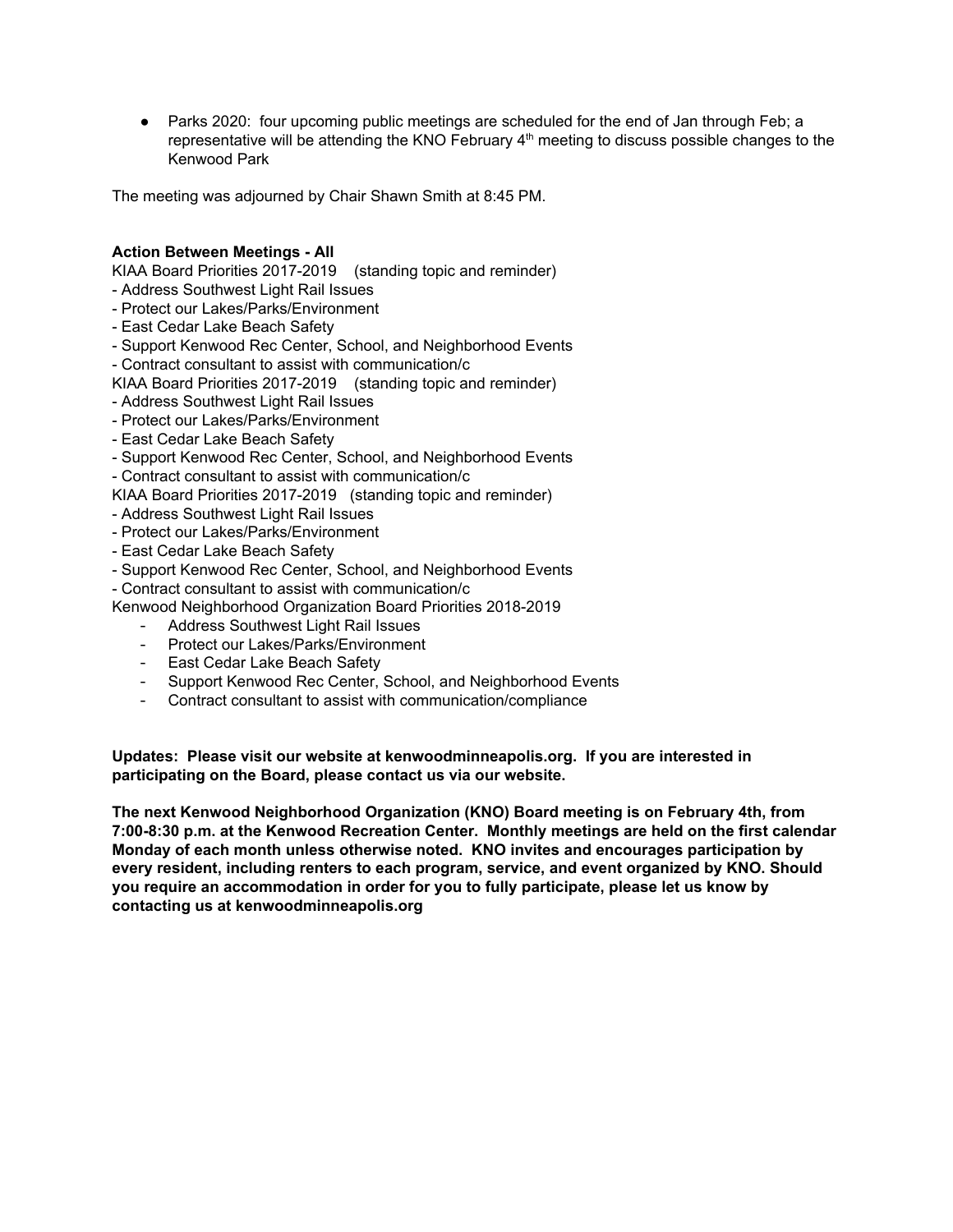# **February 2019 Neighborhood Organization (KNO) Meeting Minutes**

KNO Board met February 4, 2019, at the Kenwood Recreation Center.

Chair Shawn Smith called the meeting to order at 7:00 PM.

Directors present: Chair Shawn Smith, Vice-Chair Jeanette Colby, Secretary Amy Noble, Angie Erdrich, Evelyn Turner, Jack Levi, Jeremy Nichols, Carl Goldstein, and Will Stensrud; Absent: Treasurer Matt Spies, Kyle Leier, and Mark Brown. Also present: Lisa Goodman (CM), Larry Moran, Madeline Hudek, and 3 neighbors

The agenda was approved with one revision to add New Business.

## **City Council Update – CM Lisa Goodman**

- Lunch with Lisa in January was cancelled due to severe weather and St Thomas closing their buildings; the community development guests are rescheduled for Lunch with Lisa in March
- $\bullet$  February Lunch with Lisa will be held on the 27<sup>th</sup> and the guest will be Kate Mortenson to discuss the Final Four, 12:00 – 1:00 PM, at the University of St. Thomas in Minneapolis, lunch is offered for \$10.
- The city's tax department has produced and released a video on property tax calculation value and can be viewed at [https://www.youtube.com/watch?v=SasSQY4oK\\_Q](https://www.youtube.com/watch?v=SasSQY4oK_Q)
- Minneapolis property owners can enter the lottery to buy a low-cost tree, enter by March  $18<sup>th</sup>$ , register at [www.treetrust.org](http://www.treetrust.org/)
- The 2020 Neighborhood Framework has been released, public comment is open through March 31<sup>st</sup>, <http://www.ci.minneapolis.mn.us/ncr/2020>
- The Transportation Action Plan will help guide transportation designs that align with the 2040 plan. The committee is currently accepting feedback, a draft plan will be released at the end of the year for final approval in 2020, <http://go.minneapolismn.gov/>
- City Council voted to advance a measure that would require homeowners and landlords to disclose a home's energy efficiency. A new inspection prior to the sale of a home would require an energy test to include drilling a 2-inch hole into the walls of a property to measure insulation. Inspectors would also check windows, heating systems and insulation in attics.
- The variance for a garage at 2512 W 21<sup>st</sup> Street was approved

## **SW Parks Master Plan Update – Madeline Hudek**

- **●** Madeline provided an overview of the new park plans for Kenwood Park and the addition of bike lanes on Kenwood Parkway; these plans can be viewed at [https://www.minneapolisparks.org/park\\_care\\_\\_improvements/park\\_projects/current\\_projects/sout](https://www.minneapolisparks.org/park_care__improvements/park_projects/current_projects/southwest_service_area_master_plan/) hwest service area master plan/
- Four public feedback sessions have been held, if you would like to provide feedback please submit via the Park Board website - Southwest Parks Master Plan Update, Tell Us What You Think (link provided above)
- Kenwood residents in attendance expressed concerns over the addition of protected bikes lanes to Kenwood Parkway and removing parking on one side of the road, this is especially concerning on the north end of the parkway where parking is already restricted to one side and this would alleviate all parking. In addition, there is concern about the addition of white pylons to mark the protected bike lanes. The question was raised why bike lanes are needed on Kenwood Parkway when Kenilworth Trail runs parallel within two blocks of the parkway?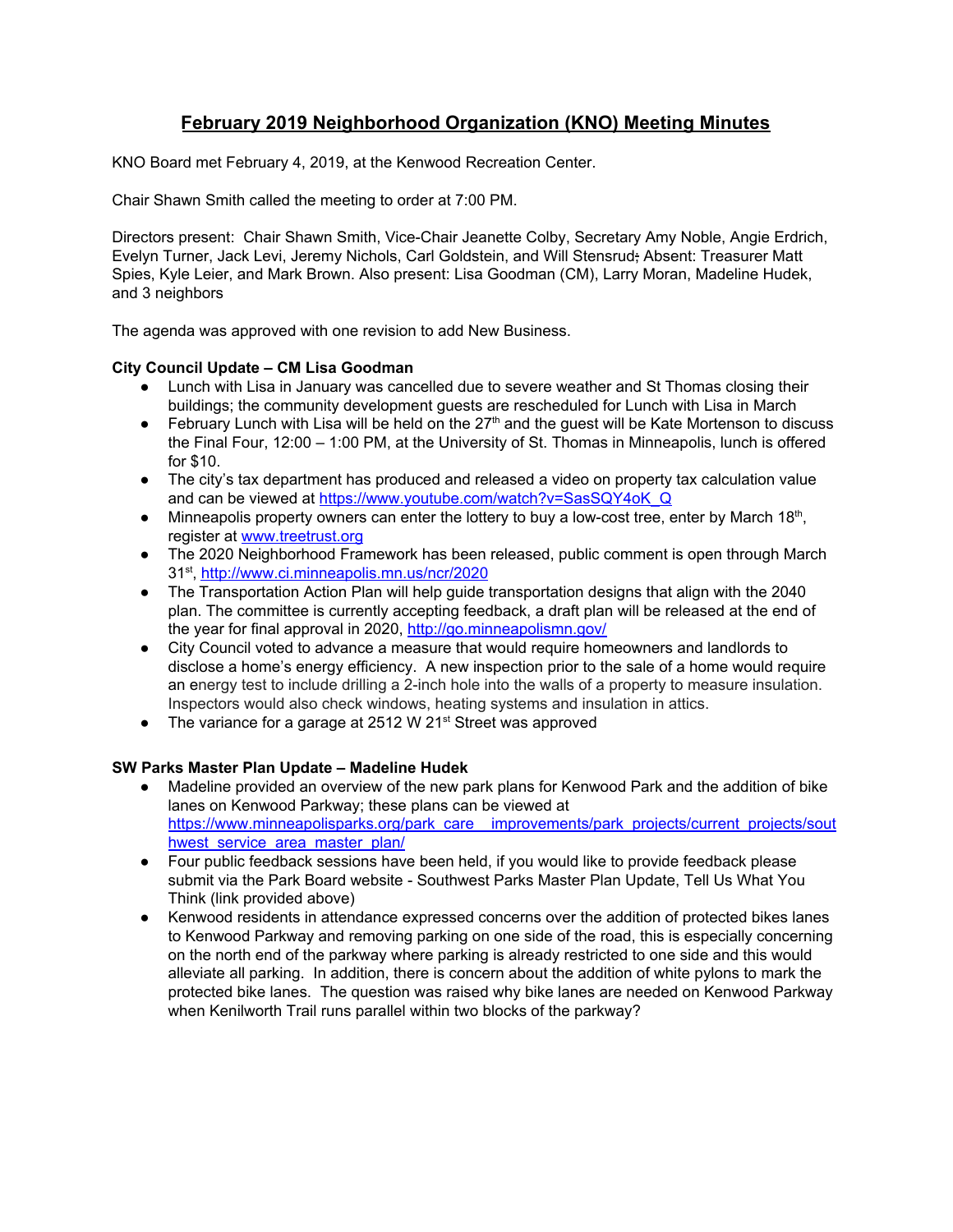### **2019 Priority Plan Budget – Shawn Smith**

- **●** Chair Shawn Smith reviewed the current community participation program (CPP) cycle 2017-2019 and provided information on KNO's grant, contract, paid, and available balance
- **●** KNO board discussed the 2019 monetary allocations and made recommendations for allocations,
	- \$7,500 will be held in reserve for future use:
		- **o** Administrative: \$12,500
		- **o** SWLRT Management: \$1,000
		- **o** Lake of the Isles Protect Environment: \$1,000
		- **o** Kenwood School and Parks and Rec: \$3,000
		- **o** East Cedar Lake Beach: \$10,000
- **●** A motion was passed to preliminary allocate the remaining CPP funds from the current funding cycle towards the Kenwood Neighborhood Organization's priorities and other expenses
- **●** The public will be notified, and a final vote of approval will be taken at the KNO monthly meeting on March 4, 2019, 7 PM, at the Kenwood Recreation Center, for the purpose of initiating a contract for CPP funds with the City of Minneapolis; this report is required by the city to be eligible for CPP funding
- **●** Comments or feedback regarding these allocations made be made prior to the board vote on March 4, 2019, at KIAA55405@gamil.com

## **Neighborhood Annual Report – Shawn Smith**

- **●** Chair Shawn Smith reviewed the Neighborhood Annual Report
- **●** A motion was passed to accept the report with one addition of including the Kenwood School as a stakeholder as KNO has supported projects on an annual basis
- **●** The report will be submitted to the city by March 15, 2019

## **Neighborhoods 2020 – Shawn Smith**

- **●** Chair Shawn Smith reviewed the draft plan for Neighborhoods 2020; the board decided not to submit a formal response but does support the plan in concept; the board will seek more details in the next phase on how neighborhood organizations will be funded
- Public comment is open until March 31<sup>st</sup> at <http://www.ci.minneapolis.mn.us/ncr/2020>

The meeting was adjourned by Chair Shawn Smith at 9:30 PM.

## **Action Between Meetings - All**

KIAA Board Priorities 2017-2019 (standing topic and reminder)

- Address Southwest Light Rail Issues
- Protect our Lakes/Parks/Environment
- East Cedar Lake Beach Safety
- Support Kenwood Rec Center, School, and Neighborhood Events

- Contract consultant to assist with communication/c

KIAA Board Priorities 2017-2019 (standing topic and reminder)

- Address Southwest Light Rail Issues
- Protect our Lakes/Parks/Environment
- East Cedar Lake Beach Safety
- Support Kenwood Rec Center, School, and Neighborhood Events
- Contract consultant to assist with communication/c
- KIAA Board Priorities 2017-2019 (standing topic and reminder)
- Address Southwest Light Rail Issues
- Protect our Lakes/Parks/Environment
- East Cedar Lake Beach Safety
- Support Kenwood Rec Center, School, and Neighborhood Events
- Contract consultant to assist with communication/c

Kenwood Neighborhood Organization Board Priorities 2018-2019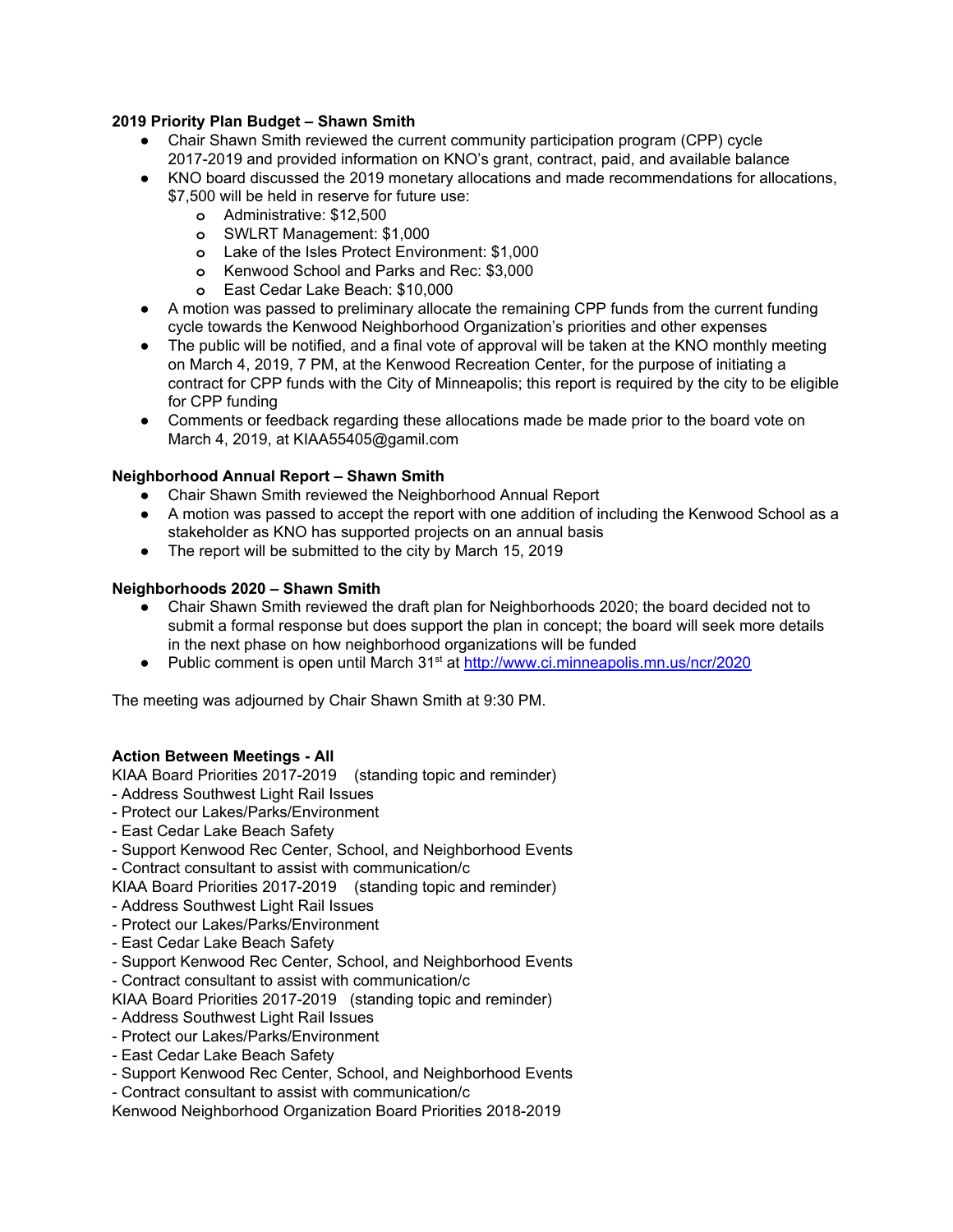- Address Southwest Light Rail Issues
- Protect our Lakes/Parks/Environment
- East Cedar Lake Beach Safety
- Support Kenwood Rec Center, School, and Neighborhood Events
- Contract consultant to assist with communication/compliance

**Updates: Please visit our website at kenwoodminneapolis.org. If you are interested in participating on the Board, please contact us via our website.**

**The next Kenwood Neighborhood Organization (KNO) Board meeting is on March 4th, from 7:00-8:30 p.m. at the Kenwood Recreation Center. Monthly meetings are held on the first calendar Monday of each month unless otherwise noted. KNO invites and encourages participation by every resident, including renters to each program, service, and event organized by KNO. Should you require an accommodation in order for you to fully participate, please let us know by contacting us at kenwoodminneapolis.org**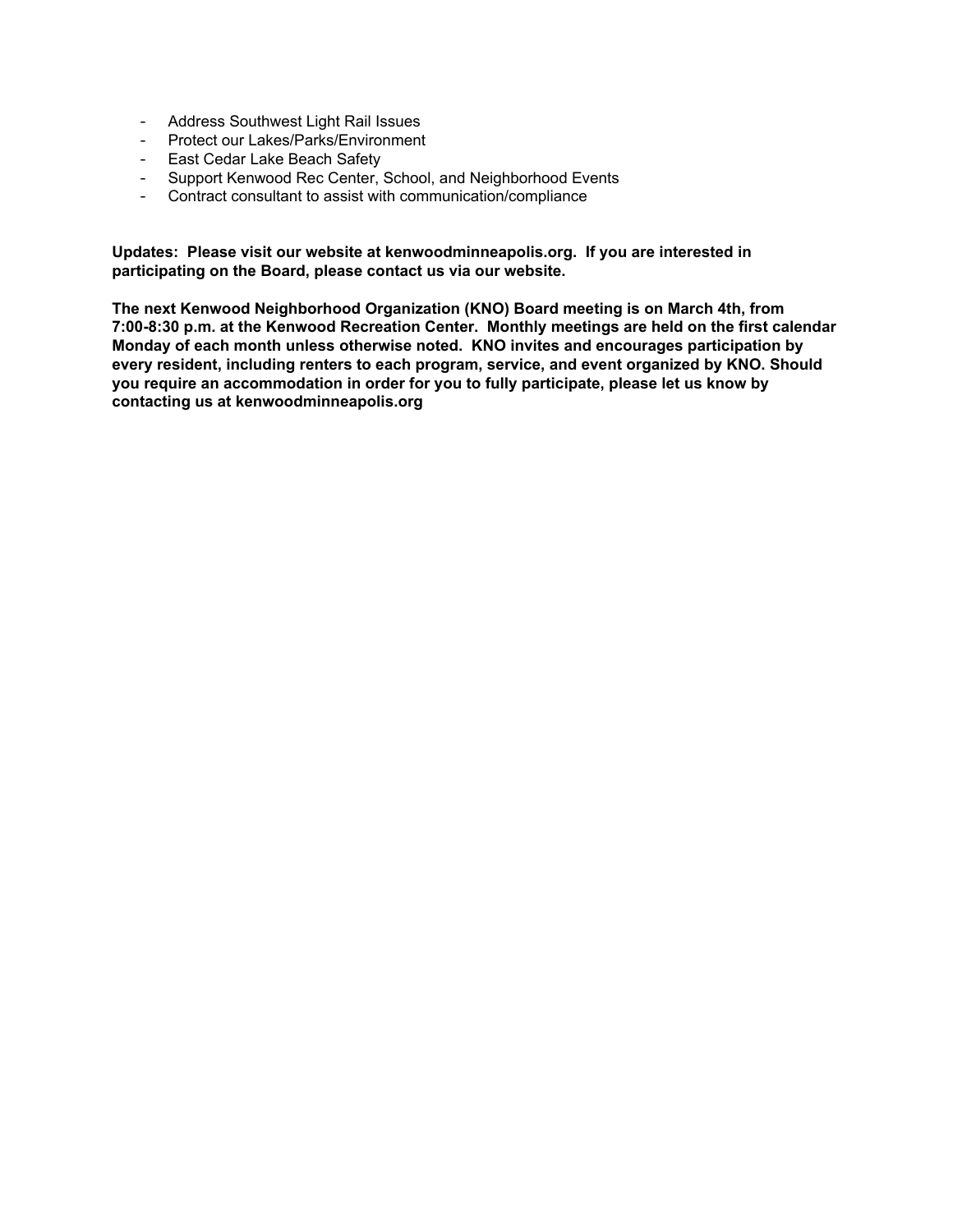# **March 2019 Neighborhood Organization (KNO) Meeting Minutes**

KNO Board met March 4, 2019, at the Kenwood Recreation Center.

Chair Shawn Smith called the meeting to order at 7:02 PM.

Directors present: Chair Shawn Smith, Secretary Amy Noble, Treasurer Matt Spies, Angie Erdrich, Kyle Leier, Evelyn Turner, Jeremy Nichols, Carl Goldstein, Mark Brown, and Will Stensrud; Absent: Vice-Chair Jeanette Colby and Jack Levi. Also present: Lisa Goodman (CM), Amanda Vallone, David Davies and Sam O'Connell from the Southwest Project office, Laura Hoffman from Hennepin County District 3, and 17 neighbors.

The agenda was approved by unanimous vote.

## **City Council Update – CM Lisa Goodman**

- Winter parking restrictions are in-place until April 1<sup>st</sup>; if you are experiencing any specific problems regarding snow removal, please call 311 to report.
- $\bullet$  March Lunch with Lisa will be held on the 27<sup>th</sup> and a developer panel will be the guest speakers; they will be discussing specific projects within the ward. You may sign-up by email or by calling Lisa's office.
- The Transportation Action Plan will help guide transportation designs that align with the 2040 plan. The Vision Zero Action Plan is a three-year plan to end traffic fatalities and severe injuries. The committee is currently accepting feedback, a draft plan will be released at the end of the year for final approval in 2020.
- The Minneapolis Zoning Board of Adjustments currently has two open positions. If you are interested in serving on the board, you can find further information at the City Clerk's website.
- The Minneapolis Convention Center is sponsoring Movies Under the Domes: March 21<sup>st</sup> Guardians of the Galaxy Vol 2, April 25<sup>th</sup> Moana, and May 16h Spider-Man: Into the Spider-Verse, all showings are free to the public and start at 6:30 PM.

## **Kenwood School Request for Funding – Cathy Sullivan**

- **●** A request for funding to support an outdoor classroom was presented by Cathy Sullivan, a kindergarten teacher at Kenwood School.
- **●** The total cost of the project is projected to be \$10,000 and will include a large space for classroom teaching and activities, benches, and flowers and bushes that support bees and butterflies. Cathy is seeking financial donations and volunteer labor from a variety of sources.
- **●** A motion was made to support the Kenwood School outdoor classroom with a \$1000 donation from the CPP funds. The motion was seconded and passed by unanimous vote.

## **SWLRT Presentation – David Davies**

- **●** Southwest LRT Project Office community outreach coordinator, David Davies, presented a PowerPoint presentation which provided information on SWLRT background, 2019 plans, and the preparations for upcoming construction.
- **●** Heavy construction is expected to take 3 years and prior to full operation, systems and safety testing will be completed. Initial construction will begin in 2019 but the contractor has yet to provide the project office a complete schedule of construction activities.
- **●** Noise and vibration monitoring will be in place in sensitive areas. Hours of work are estimated to be 7AM – 6PM but the contractor can apply for a variance to these times. There will be a hotline in place for residents to call with concerns.
- **●** There will be a variety of outreach activities in the spring of 2019 as well as throughout the project. A joint meeting with CIDNA is scheduled for March 20<sup>th</sup>, 7-8:30 PM, at the Kenwood Recreation Center.
- The SWLRT claim issue will be discussed in more detail at the March 20<sup>th</sup> meeting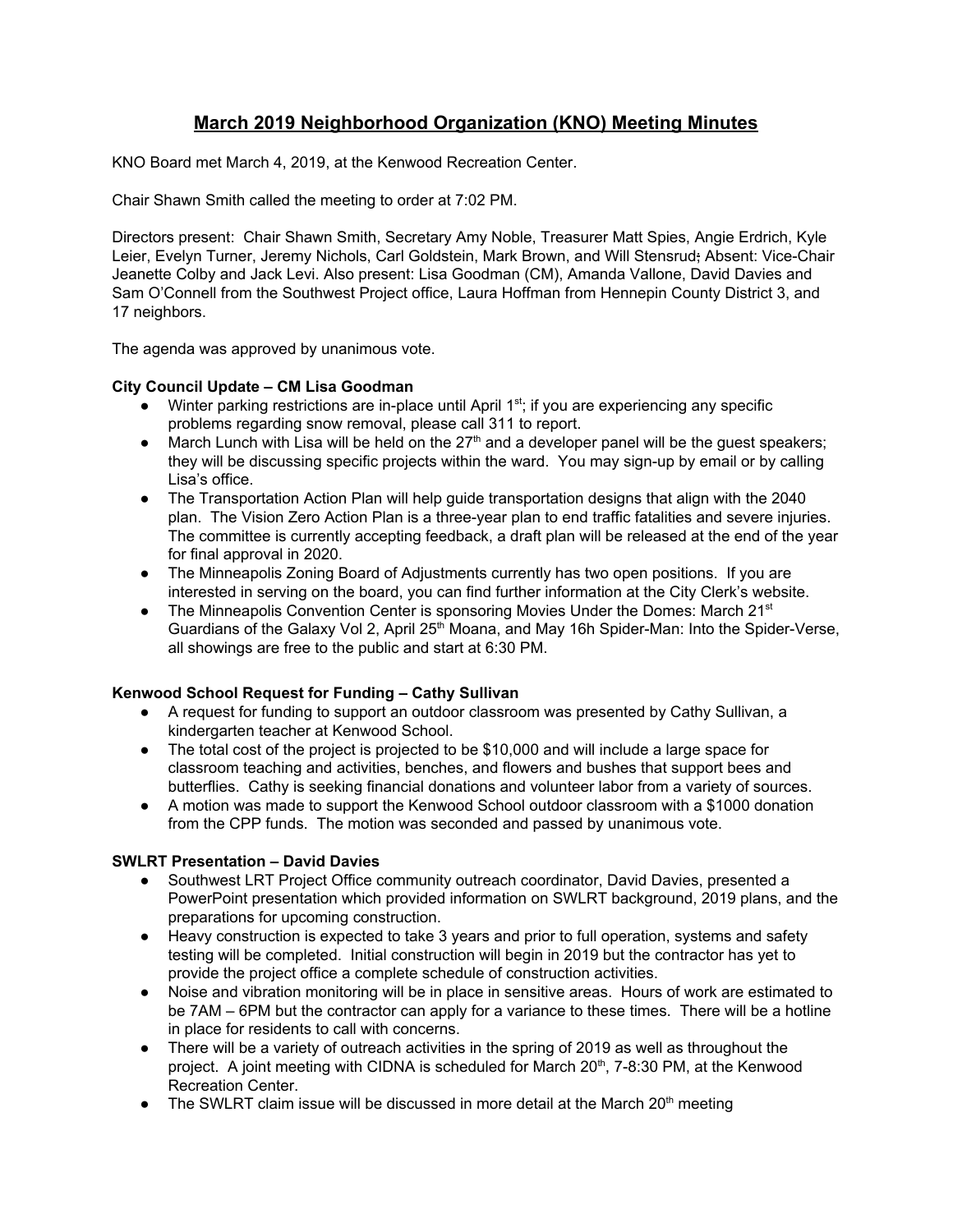### **Treasurer Update and Community Participation Program (CPP) Contract – Matt Spies and Shawn Smith**

- Treasurer provided an updated report on budget to include expenses and income. More detailed information is available upon request.
- **●** Chair Shawn Smith reviewed the 2019 monetary allocations that were preliminarily approved by the board at the February 2019 meeting. These allocations were provided to the public for input via the KNO email distribution list and publication of the February 2019 minutes:
	- **o** Administrative: \$12,500
	- **o** SWLRT Management: \$1,000
	- **o** Lake of the Isles Protect Environment: \$1,000
	- **o** Kenwood School and Parks and Rec: \$3,000
	- **o** East Cedar Lake Beach: \$10,000
- **●** A motion was passed to allocate the CPP funds, the motion was seconded, and the motion passed by unanimous vote.

#### **East Cedar Lake Beach 2019 Programming – Will Stensrud**

- Will Stensrud provided the board and neighbors with a proposed budget for 2019 summer programming and community engagement activities. Total funds requested is \$8975. This includes \$2500 for Park Police overtime hours which is a reduction from the \$5000 allocated last year.
- **●** Activities and entertainment include yoga 1x/week, an acoustic music series, family activities, beach equipment and supplies, and outreach programming.
- **●** Partnerships have been established with the Park Police and Cedar Lake Park Association to support these activities with volunteers and monetary donations.
- **●** A motion was passed to approve the East Cedar Lake Beach programming budget, the motion was seconded, and the motion passed by unanimous vote.

#### **Southwest Parks Master Plan, KNO Response – Shawn Smith**

- **●** Neighbors in attendance expressed concerns regarding the proposed protected bike lane on Kenwood Parkway. The majority stated that they prefer no change to the parkway. Other concerns stated were regarding the possible elimination of parking on one side of the parkway, the possible removal of mature trees, and why is a bike lane necessary when the Kenilworth trail is two blocks to the west.
- **●** Kenwood Park proposals: one neighbor stated she does not support off-road biking in the park as the space is limited and others stated they did not support building new tennis courts when the current ones are in good shape. The proposed walking trail within the park was met with approval.
- **●** Shawn Smith will contact Madeline Hudek at the Park Board to seek further information on the proposed bike lanes and if unprotected bike lanes were considered when the master plan was developed. Shawn Smith will draft a response to the Southwest Parks Master Plan Proposal which will then be sent to the board for approval. A motion was made to allow the board two days for review of the response and that a simple majority vote will be accepted to approve the response. The motion was seconded and passed by unanimous vote.

#### **Annual Meeting – Shawn Smith**

- $\bullet$  The annual meeting will be held on May  $6<sup>th</sup>$  on the plaza in front of the Kenwood Rec Center. This will allow enough space for neighbors to gather, bathrooms and water fountains will be available, power is available, and the rec center gym will be used as an alternative site in case of inclement weather.
- Due to high cost of catering, the board will provide a combination of grilled foods (hamburgers, hotdogs, veggie burgers), delivered pizzas, and a variety of side dishes. The board will seek a permit from the Park Board to host this event.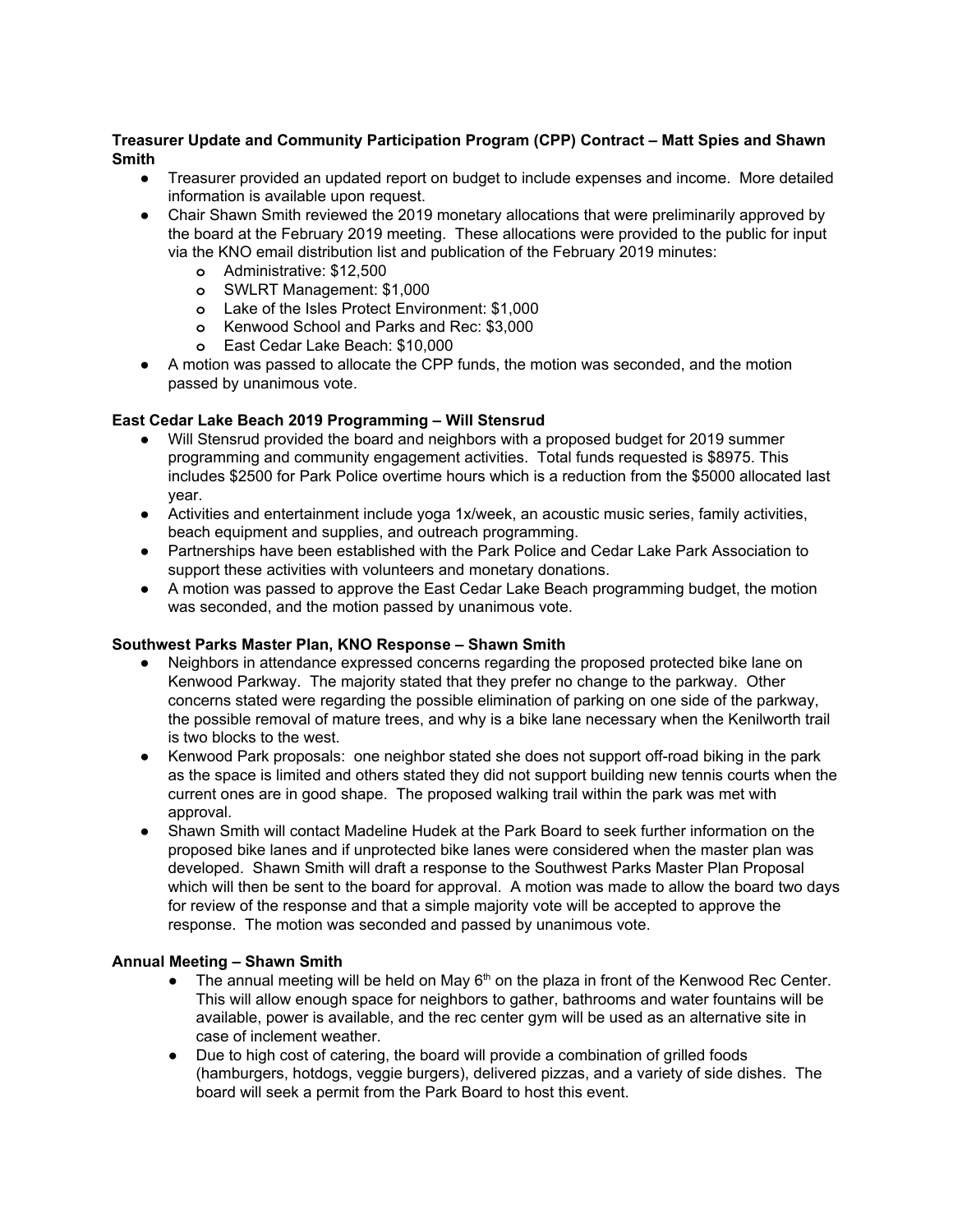- A motion was made to approve a budget of \$1000 for the annual meeting. The motion was seconded and passed by unanimous vote.
- Ange Erdrich will coordinate volunteers for the annual meeting

The meeting was adjourned by Chair Shawn Smith at 9:12 PM.

### **Action Between Meetings - All**

KIAA Board Priorities 2017-2019 (standing topic and reminder)

- Address Southwest Light Rail Issues
- Protect our Lakes/Parks/Environment
- East Cedar Lake Beach Safety
- Support Kenwood Rec Center, School, and Neighborhood Events
- Contract consultant to assist with communication/c
- KIAA Board Priorities 2017-2019 (standing topic and reminder)
- Address Southwest Light Rail Issues
- Protect our Lakes/Parks/Environment
- East Cedar Lake Beach Safety
- Support Kenwood Rec Center, School, and Neighborhood Events
- Contract consultant to assist with communication/c

KIAA Board Priorities 2017-2019 (standing topic and reminder)

- Address Southwest Light Rail Issues
- Protect our Lakes/Parks/Environment
- East Cedar Lake Beach Safety
- Support Kenwood Rec Center, School, and Neighborhood Events

- Contract consultant to assist with communication/c

Kenwood Neighborhood Organization Board Priorities 2018-2019

- Address Southwest Light Rail Issues
- Protect our Lakes/Parks/Environment
- East Cedar Lake Beach Safety
- Support Kenwood Rec Center, School, and Neighborhood Events
- Contract consultant to assist with communication/compliance

**Updates: Please visit our website at kenwoodminneapolis.org. If you are interested in participating on the Board, please contact us via our website.**

**The next Kenwood Neighborhood Organization (KNO) Board meeting is on April 1st, from 7:00-8:30 p.m. at the Kenwood Recreation Center. Monthly meetings are held on the first calendar Monday of each month unless otherwise noted. KNO invites and encourages participation by every resident, including renters to each program, service, and event organized by KNO. Should you require an accommodation in order for you to fully participate, please let us know by contacting us at kenwoodminneapolis.org**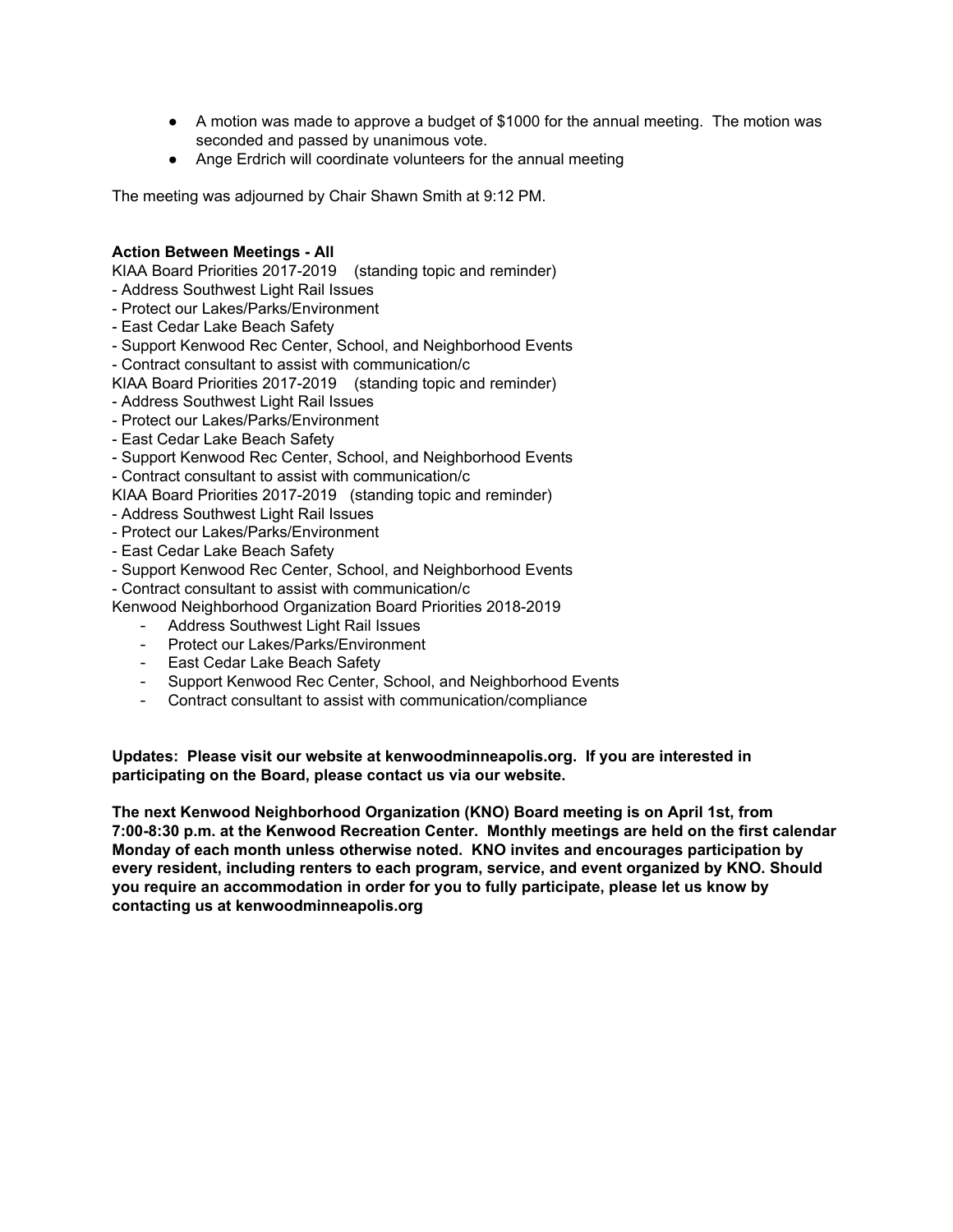# **April 2019 Neighborhood Organization (KNO) Meeting Minutes**

KNO Board met April 1, 2019, at the Kenwood Recreation Center. Chair Shawn Smith called the meeting to order at 7:01 PM.

Directors present: Chair Shawn Smith, Vice-Chair Jeanette Colby, Secretary Amy Noble, Treasurer Matt Spies, Kyle Leier, Evelyn Turner, Jeremy Nichols, Carl Goldstein, Jack Levi, and Will Stensrud; Absent: Angie Erdrich and Mark Brown. Also present: Amanda Vallone, Marc Holtey, Aria Christenson, and 3 neighbors.

The agenda was amended to indicate end of meeting time as 8:30 PM and added agenda items of East Cedar Lake Beach and KNO newsletter. The amended agenda was approved by unanimous vote.

City of Minneapolis Update – Shawn Smith

April Lunch with Lisa will be held on the 24

th and guest speakers will discuss the

Minneapolis Transportation Action Plan and Vision Zero Initiative. The lunch will be held at St. Thomas, Opus Hall; you may sign-up by email or by calling Lisa's office. Leaf, bundled brush, and yard clipping collection begins the week of April 8th

To collect community input on transportation, the city will be hosting community workshops and 1 online open house in April. For workshop dates, times, and locations, please visit http://go.minneapolismn.gov/

There are openings on several Minneapolis boards and commissions. If interested, please visit minneapolismn.gov/boards/openings

Planning for Annual Gathering and 2019-2020 Elections – Shawn Smith/Angie Erdrich The annual KNO meeting will be held on May 6th at 6PM and will take place in the plaza at the Kenwood Recreation Center; if there is inclement weather, the meeting will be held inside.

Food will be provided by KNO, let us do the grilling! KNO will supply burgers, hot dogs, all the fixings, vegetarian grill options, veggie trays, chips, and drinks. Artrageous will have face-painting and other activities for children.

Election of board officers for 2019-2020 will take place, if anyone is interested in joining the KNO board, please contact Shawn Smith. KNO is also seeking volunteers and chairpersons for SWLRT, 2020 Parks, Diversity, Community Participation Program, and Fundraising.

Aria Christenson was introduced to the board; she is a new resident who is interested in becoming a board member

SW Neighborhood Parks Master Plan – Shawn Smith

Neighborhood outreach on proposed changes to Kenwood Parkway was completed, informational flyers were distributed to all homes on Kenwood Parkway

KNO sent a response to the park board regarding the SW Neighborhood Parks Master plan, specifically addressing the proposed changes to Kenwood Parkway and Kenwood Park. The response was based upon neighborhood input and feedback

There are upcoming opportunities for public comment on the park board proposals; to receive emails about events and news, sign up at

https://www.minneapolisparks.org/park\_care\_\_improvements/park\_projects/current\_proje cts/southwest\_service\_area\_master\_plan/

Endorsement of LHNA 2020 Neighborhoods Response – Shawn Smith

A motion was made to email Minneapolis City Council with the statement: "We ask you to instruct the Neighborhood and Community Relations Department to partner in good faith

with neighborhood organizations to revise the document for your consideration at a later date." The motion was seconded and passed with an unanimous vote.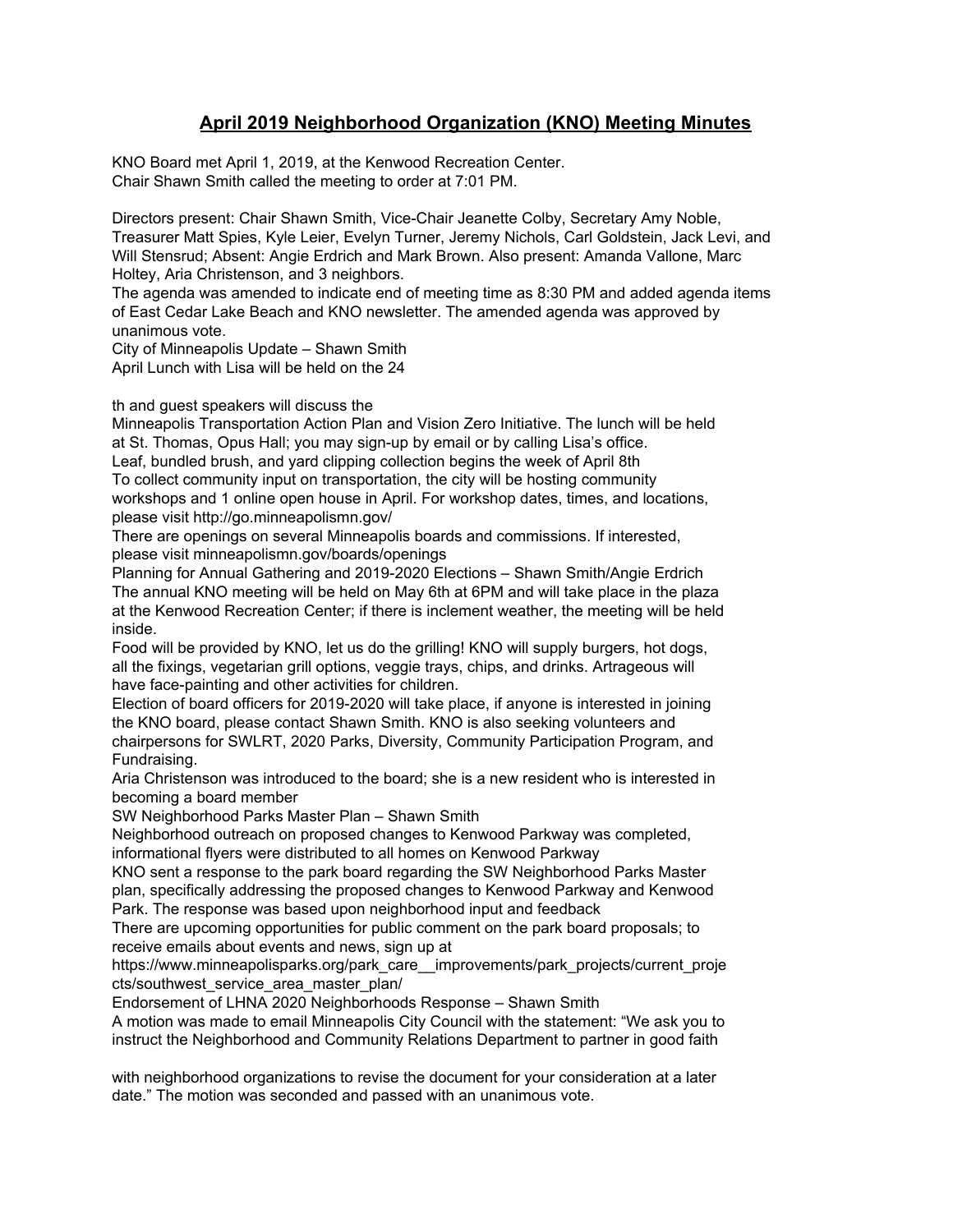Treasurer Update – Matt Spies

Treasurer provided an updated report on the budget to include expenses and income. More detailed information is available upon request.

SWLRT Discussion – Shawn Smith

Joint board meeting with CIDNA was held on March 20th with representatives from SWLRT; approximately 120 people were in attendance and meeting minutes were posted One concern generated from the meeting is fire/EMS response time when Cedar Lake Rd will be closed during construction. In talking with the city, the road is not proposed to be closed until 2020. A joint meeting with CIDNA will be scheduled with fire/EMS to better understand the city's emergency plan and to answer questions

At the joint meeting, Marion Greene had stated she would provide the names at the Federal Transportation Authority that Met Council is lobbying for full federal support of SWLRT; Shawn Smith will follow-up with Marion and request this information A neighbor proposed that KNO board should inquire about having homeowners' property taxes lowered during SWLRT construction

A neighbor recommended that homeowners may want to consider having their home appraised prior to construction if their property is not a part of the SWLRT pre-inspection coverage

East Cedar Lake Beach 2019 Programming – Will Stensrud

A committee meeting will be held on April 18th, location to be determined

The Park Board has requested that KNO complete a formal stewardship form which will formally recognize KNO's volunteer efforts at East Cedar Lake Beach and become a part of the Park Steward Program

Bi-Annual Newsletter – Amanda Vallone

Amanda reviewed the newsletter's content

She recommended a new email to reflect the organization's name change; this new email will be printed in the newsletter

The newsletter will be completed by April 15th and residents should receive the newsletter approximately April 25th

The meeting was adjourned by Chair Shawn Smith at 8:49 PM.

Action Between Meetings - All

Kenwood Neighborhood Organization Board Priorities 2018-2019

- Address Southwest Light Rail Issues

- Protect our Lakes/Parks/Environment: SW Parks Master Plan response was approved and submitted to the park board between the March and April 2019 board meetings

- East Cedar Lake Beach Safety

- Support Kenwood Rec Center, School, and Neighborhood Events

- Contract consultant to assist with communication/compliance

**Updates: Please visit our website at kenwoodminneapolis.org. If you are interested in participating on the Board, please contact us via our website.**

**The next Kenwood Neighborhood Organization (KNO) Board meeting is on May 6th and is the annual meeting with board elections. It will begin at 6PM and will take place at the Kenwood Recreation Center. Monthly meetings are held on the first calendar Monday of each month unless otherwise noted. KNO invites and encourages participation by every resident, including renters to each program, service, and event organized by KNO. Should you require an accommodation in order for you to fully participate, please let us know by contacting us at kenwoodminneapolis.org**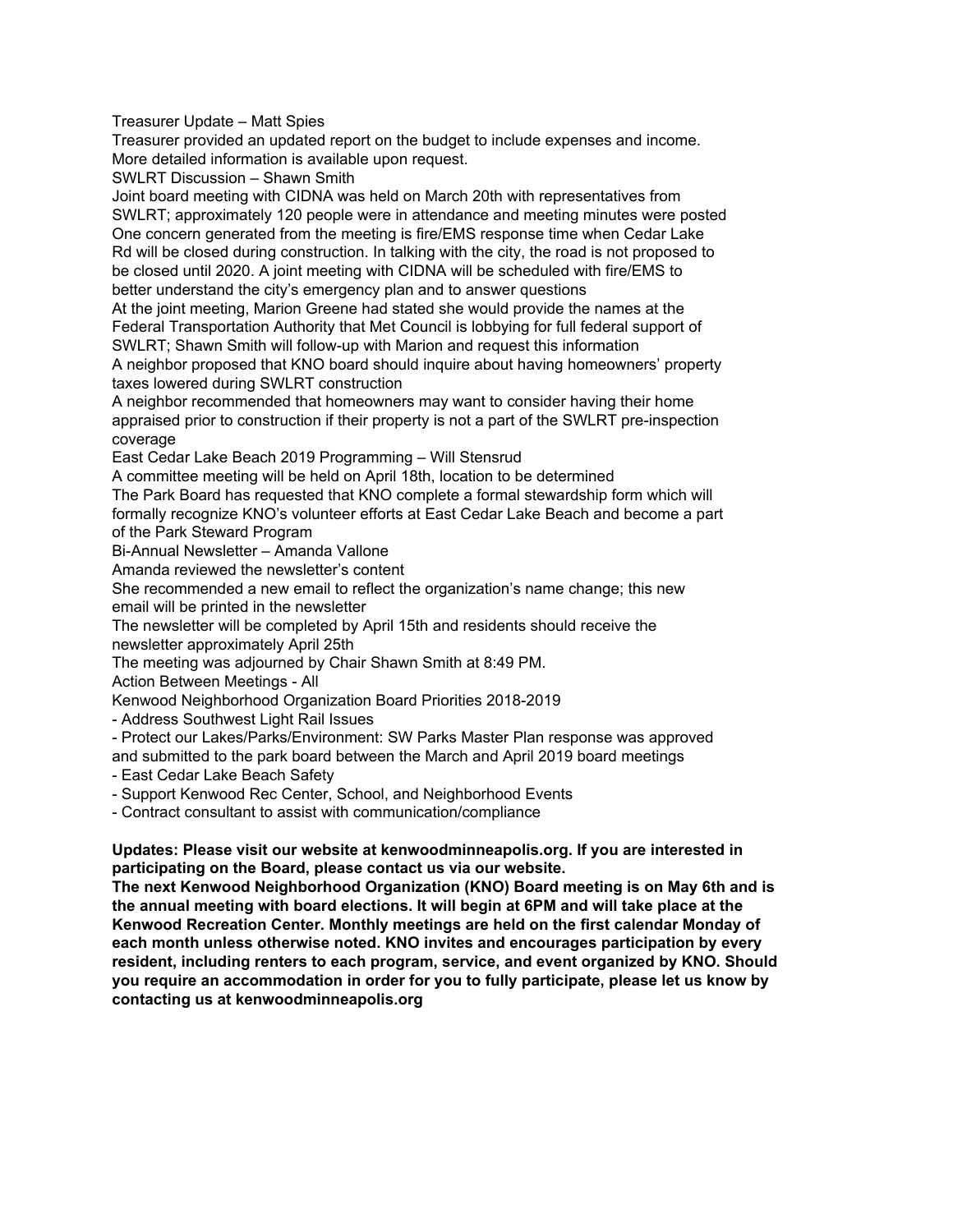# **Kenwood Neighborhood Organization Annual Meeting**

**The annual meeting for the Kenwood Neighborhood Organization (KNO) was held on May 6, 2019, at the Kenwood Recreation Center. Approximately 100 neighbors attended the meeting and enjoyed dinner while meeting new friends and socializing with old friends. Many children enjoyed their time playing soccer and face painting was provided by ArtRageous. Although the weather was a bit chilly, the KNO board was very pleased with the strong turnout for the annual meeting. We look forward to seeing everyone at future meetings and at next year's annual Meeting.**

CM Lisa Goodman welcomed the attendees and thanked the KNO board for their service. Information was shared on an upcoming community event, Doors Open Minneapolis, which will take place on May 18-19, 2019. If you are interested in volunteering, please contact Lisa's office. Hennepin County Commissioner Marion Greene was also in attendance and made brief remarks, thanking the community for coming together and supporting the neighborhood organization. Shawn Smith, KNO Chair, shared KNO's continuing priorities and reviewed how the KNO board has supported these priorities over the past year. This included continued, positive programming at East Cedar Lake Beach, responses to the city on the 2040 Plan and SW Neighborhood Parks Master Plan, support of the Kenwood School, and continued communication regarding SWLRT. Shawn introduced current board members and recognized two board members who are stepping down from their board positions, Vice-Chair Jeanette Colby and Carl Goldstein. Shawn introduced Aria Christenson who is seeking a position on the board. A motion was made and seconded to elect the slated board members and the neighbors voted in favor with no dissents. The board is always seeking new members and volunteers. If you are interested in serving or volunteering your time, please contact Shawn Smith.

The meeting was adjourned by Chair Shawn Smith at 7:00 PM. Following the formal portion of the meeting, many neighbors lingered to socialize with friends and to enjoy the food provided by KNO until 8:00 PM.

Action Between Meetings - All

Kenwood Neighborhood Organization Board Priorities 2018-2019

- Address Southwest Light Rail Issues

- Protect our Lakes/Parks/Environment: SW Parks Master Plan response was approved and submitted to the park board between the March and April 2019 board meetings

- East Cedar Lake Beach Safety

- Support Kenwood Rec Center, School, and Neighborhood Events
- Contract consultant to assist with communication/compliance

**Updates: Please visit our website at kenwoodminneapolis.org. If you are interested in participating on the Board, please contact us via our website.**

**The next Kenwood Neighborhood Organization (KNO) Board meeting is on June 3rd from 7:00-8:30 p.m. at the Kenwood Recreation Center. Monthly meetings are held on the first calendar Monday of each month unless otherwise noted. KNO invites and encourages participation by every resident, including renters to each program, service, and event organized by KNO. Should you require an accommodation in order for you to fully participate, please let us know by contacting us at kenwoodminneapolis.org**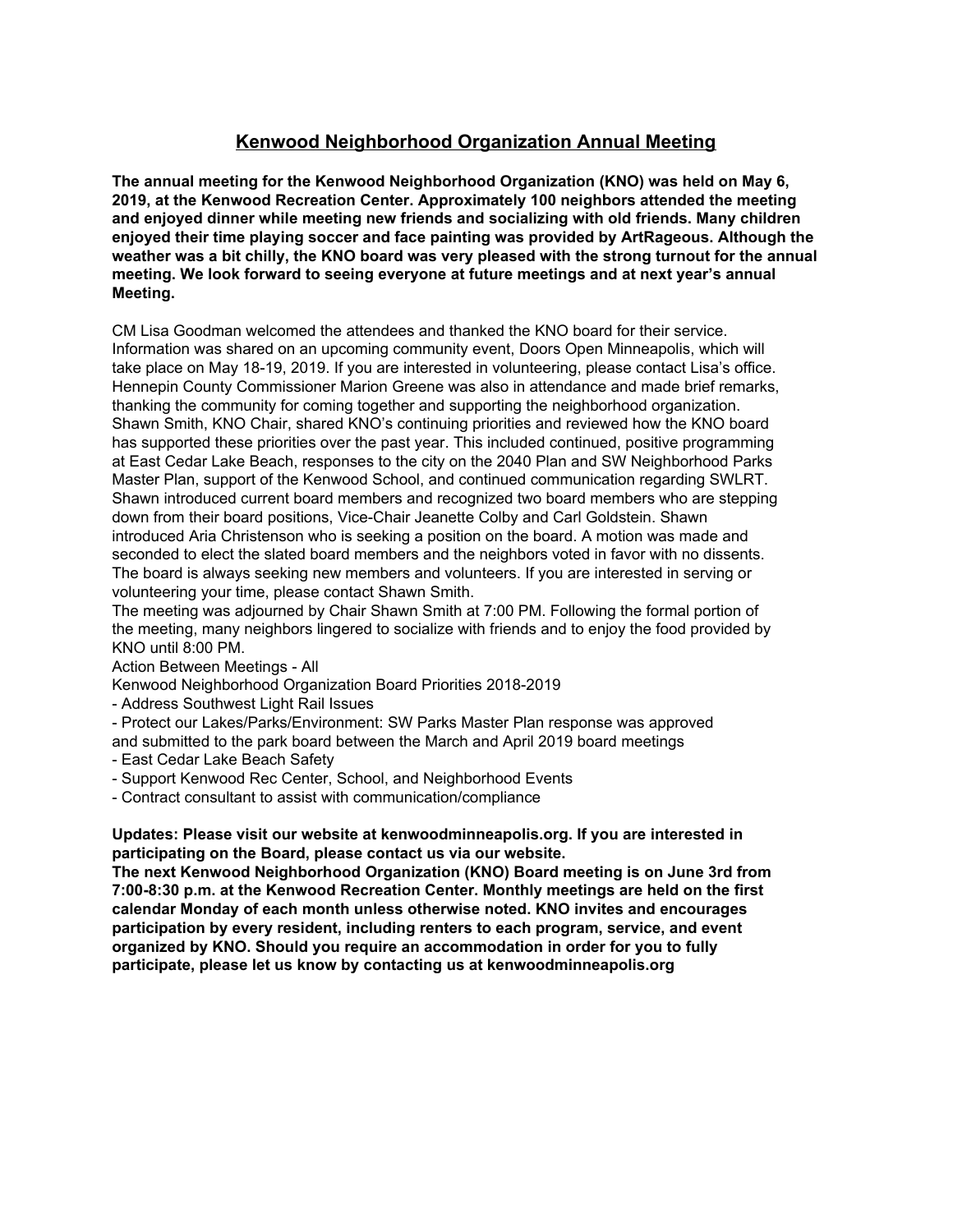# **June 2019 Neighborhood Organization (KNO) Meeting Minutes**

KNO Board met June 3, 2019, at the Kenwood Recreation Center. Temporary Chair Jeremy Nichols called the meeting to order at 7:03 PM. Directors present: Secretary Amy Noble, Treasurer Matt Spies, Jeremy Nichols, Aria Christenson, Will Stensrud, Angie Erdrich, Evelyn Turner, Jack Levi, and Marc Brown; Absent: Chair Shawn Smith and Kyle Leier. Also present: Larry Moran and Marc Hotley The agenda was approved by unanimous vote. City of Minneapolis Update – CM Lisa Goodman The June Lunch with Lisa will be held on the 26th and there will be a tour of development projects in the downtown area, busing will be provided. There will be no Lunch with Lisa in July and August, the September lunch will be a panel of speakers from different boards and commissions. Metro Transit and SWLRT have a hotline to call for updates: 612-373-3933 or you may sign-up for email updates at www.SWLRT.org Jeremy Nichols advised that the next KNO board meeting will be held on July 8th (unless there are too many conflicts for board members) due to the July 4th holiday week 2019 – 2020 Election of Officers Chair – Shawn Smith Vice Chair – Jeremy Nichols Secretary – Amy Noble Treasurer – Matt Spies The KNO officers were elected by unanimous vote by the board members present. SW Neighborhood Parks Master Plan – Larry Moran In response to input from the community, revised park plans were released on 5/31/19 for public review and additional comments will be taken through June 2019 The revised plans for Kenwood Parkway and Kenwood Park can be viewed here:

https://www.minneapolisparks.org/wp-

content/uploads/2019/05/190529\_RefinedMasterPlans\_North.pdf

Several changes were made to the Kenwood Park plan to include additional multipurpose fields, walking paths, interpretative nature trail, sand volleyball, and multi-use

bike/pedestrian trails

The bike lanes proposed for Kenwood Parkway were removed and added to Kenwood Park, running north from Franklin up Logan, west on Douglas, and north on Morgan to Kenwood Parkway for 500 feet to then connect to the existing bike trail on the north side of Kenwood Parkway to Parade

Safety concerns were discussed regarding adding bike/pedestrian lanes to this area of Kenwood Parkway which is already narrow, with a steep hill and a curve

Concerns were raised with adding a bike/pedestrian trail in the park which could mean the loss of mature trees along Logan and Morgan

Treasurer Update – Matt Spies

Treasurer provided an updated report on the budget to include expenses and income. More detailed information is available upon request.

The annual budget for 2019-2020 will be introduced at the July meeting

The board unanimously approved a \$100 donation to ArtRageous for their support of the Annual Meeting

Committee Updates

Will Stensrud provided an update on East Cedar Lake Beach

o The first Hidden Acoustics event on Memorial Day weekend was a success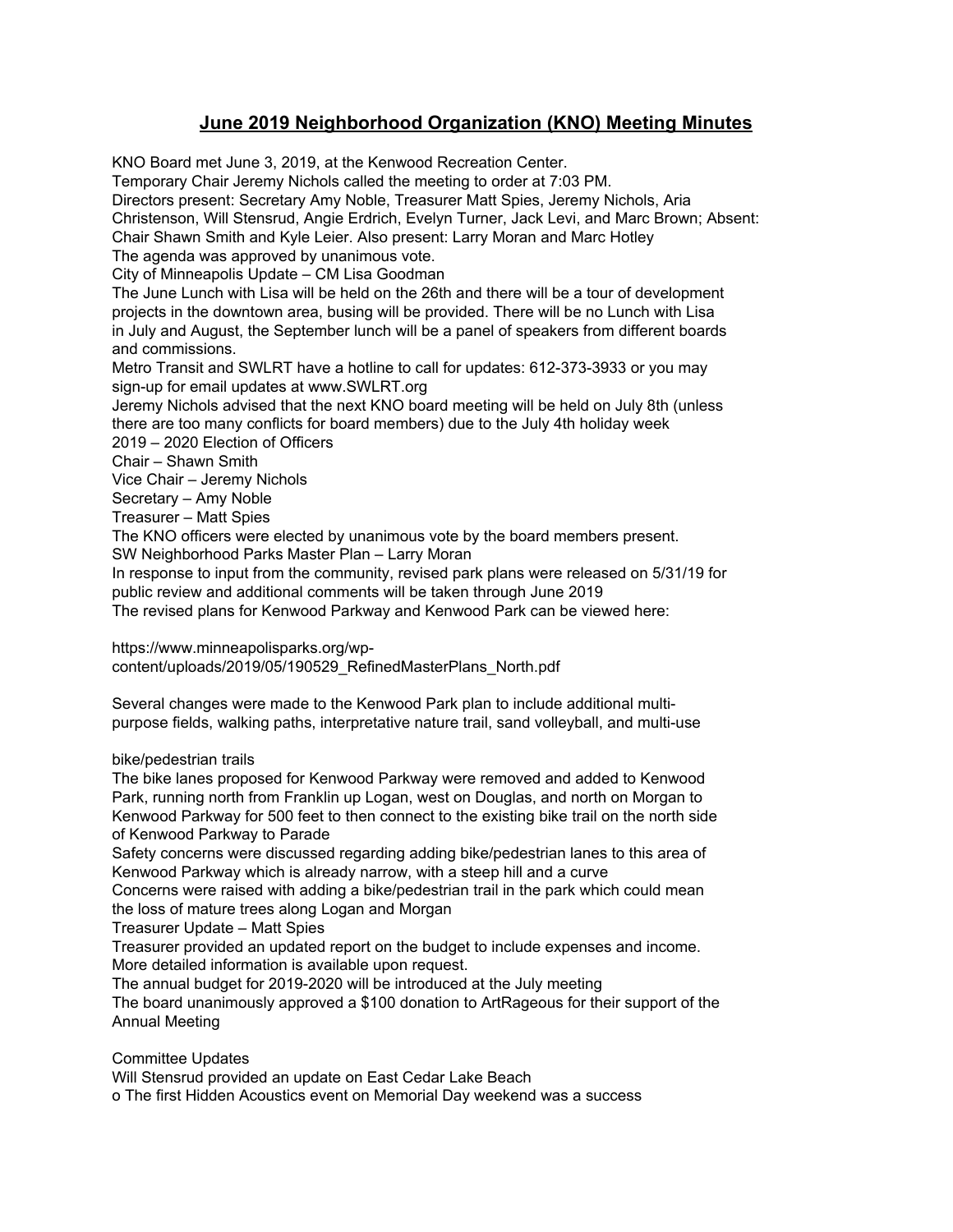o The Family Beach opener is scheduled for 6/8/19 at 3PM; BBQ will be provided by the Park Police and Brother Ghana drum circle will begin at 3:30 o A morning clean-up crew has been implemented with 4 days currently covered. If anyone is interested in volunteering to assist in resetting chairs, picking up beach toys, and maintaining a clean beach free of litter, please contact Will Stensrud

Angie Erdrich provided a recap of the Annual Meeting o Pleased with the good turnout and felt the BBQ was successful. This is something the board would do again in the future o The menu will be adjusted for next year as there was too much food, but the pizza added a good mix

## VOLUNTEER LEADS

Seeking leads for the following initiatives, if interested, please contact Shawn Smith o SWLRT

o Park Board

o East Cedar Lake Beach – Will Stensrud

o Neighborhood Revitalization Program and Community Participation Program

o Neighborhood 2020 Compliance

o Fundraising

#### SWLRT –

Starting 6/10/19, for approximately 30 days to complete water main and sewer work, Burnham Road will be closed northbound at Cedar Lake Pkwy. The Burnham Rd. bridge will be open for two-way traffic during this closure. The detour is Cedar Lake Pkwy to Dean Pkwy East, north on Lake of the Isles Pkwy, west on Sheridan to Burnham Rd. The board agrees to host a meeting with Minneapolis EMS and Fire Chief Fruetel as an invited guest. This meeting is tentatively planned for June 26th with CIDNA at the Kenwood Recreation Center, time to be determined.

The meeting was adjourned by Jeremy Nichols at 8:43 PM.

Action Between Meetings - All

Kenwood Neighborhood Organization Board Priorities 2019-2020

- Address Southwest Light Rail Issues

- Protect our Lakes/Parks/Environment: SW Parks Master Plan response was approved and submitted to the park board between the March and April 2019 board meetings

- East Cedar Lake Beach Safety

- Support Kenwood Rec Center, School, and Neighborhood Events

- Contract consultant to assist with communication/compliance

**Updates: Please visit our website at kenwoodminneapolis.org. If you are interested in participating on the Board, please contact us via our website.**

**The next Kenwood Neighborhood Organization (KNO) Board meeting is on July 8th at 7PM at the Kenwood Recreation Center. Monthly meetings are held on the first calendar Monday of each month unless otherwise noted, July is rescheduled due to the July 4th holiday week. KNO invites and encourages participation by every resident, including renters to each program, service, and event organized by KNO. Should you require an accommodation in order for you to fully participate, please let us know by contacting us at kenwoodminneapolis.org**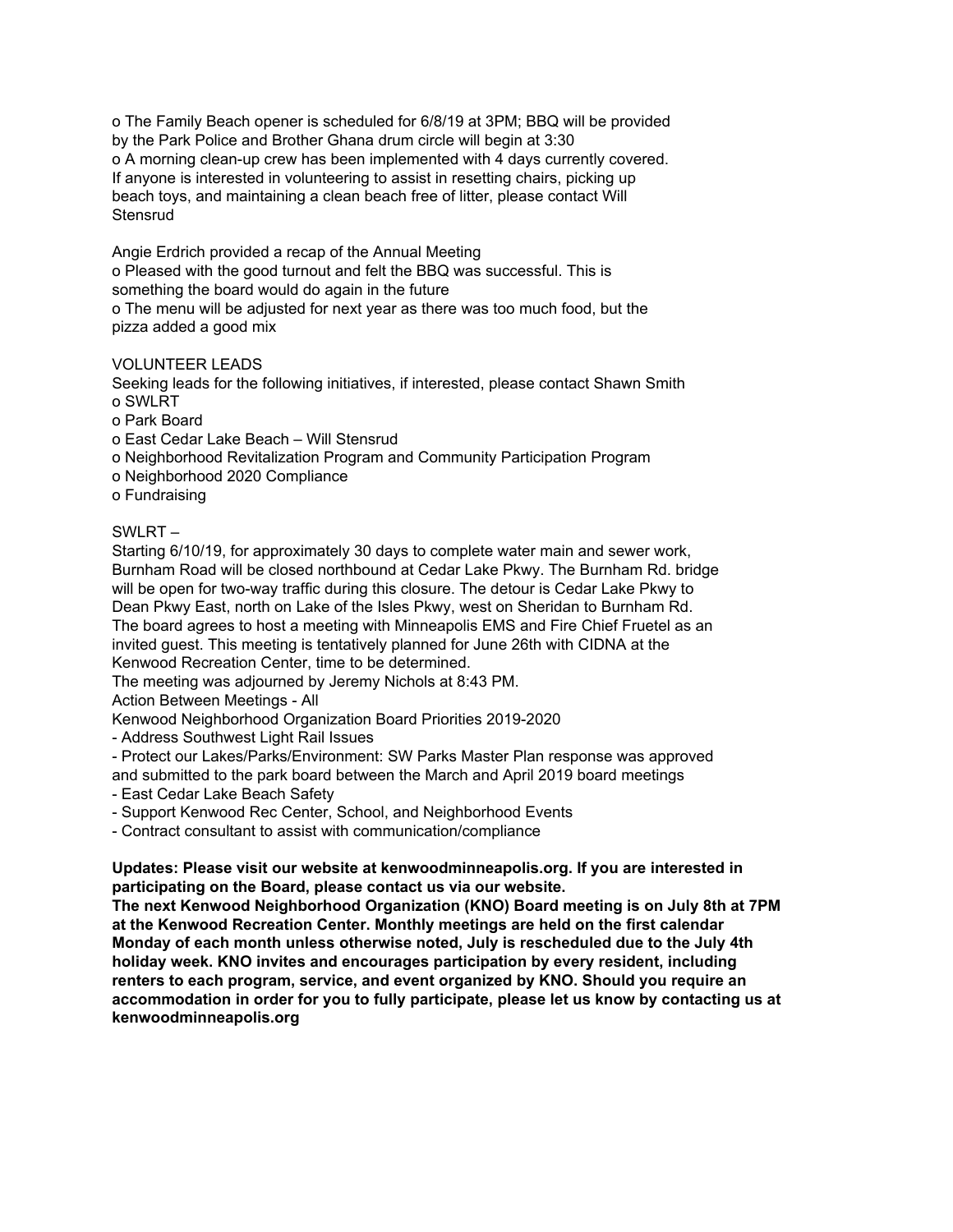# **July 2019 Neighborhood Organization (KNO) Meeting Minutes**

KNO Board met July 8, 2019, at the Kenwood Recreation Center. Chair Shawn Smith called the meeting to order at 7:05 PM. Directors present: Chair Shawn Smith, Vice-Chair Jeremy Nichols, Secretary Amy Noble, Treasurer Matt Spies, Aria Christenson, Marc Brown, Evelyn Turner, and Jack Levi; Absent: Angie Erdrich, Will Stensrud, and Kyle Leier. Also present: Larry Moran, Amanda Vallone, Marc Hotley, and Max Singer The agenda was approved by unanimous vote. City of Minneapolis Update – Shawn Smith • Hazardous Waste Collection dates are set for July 26-27 at Jenny Lind Elementary School and August 9-10 at Southwest High School from 9AM – 4PM; please visit www.hennepin.us/collectionsevents for further information on materials accepted • There will be no Lunch with Lisa in July and August; the September lunch will be a panel of speakers from different boards and commissions • Metro Transit and SWLRT have a hotline to call for updates: 612-373-3933 or you may sign-up for email updates at www.SWLRT.org SW Neighborhood Parks Master Plan – Larry Moran, CAC Representative

• The revised plans for Kenwood Parkway and Kenwood Park can be viewed here:

https://www.minneapolisparks.org/wp-

content/uploads/2019/05/190529\_RefinedMasterPlans\_North.pdf

• Several changes were made to the Kenwood Park plan to include additional multipurpose fields, walking paths, interpretative nature trail, sand volleyball, and multi-use

bike/pedestrian trails

• KNO will send out a survey to the Kenwood Neighborhood to seek feedback on the park plan; Larry Moran will compile and use this information to provide neighborhood feedback to the park board

• The bike lanes proposed for Kenwood Parkway were removed and added to Kenwood Park, running north from Franklin up Logan, west on Douglas, and north on Morgan to Kenwood Parkway for 500 feet to then connect to the existing bike trail on the north side of Kenwood Parkway to Parade

o Noted concern is the removal of mature trees or damage to root systems to construct the bike paths

o Safety concerns were also discussed regarding adding bike/pedestrian lanes to this area of Kenwood Parkway which is already narrow, with a steep hill and a curve

SWLRT Construction Update and Discussion – Shawn Smith

• Construction updates can be viewed at www.SWLRT.org

• The Kenilworth Trail is closed at the intersection with the Midtown Greenway and extends northeast to just south of W 21st St.

• At this time, automobiles, bikes and pedestrians will continue to cross at Cedar Lake Parkway and at W 21stStreet.

• Kenilworth Trail access will remain open between W 21st Street and the North Cedar Lake Trail

• Mid-July there will be a partial closure of Burnham Road from Cedar Lake Parkway to Park Lane (approx. 800 ft.); two-way traffic is allowed on Burnham Road Bridge during the detour

• SWLRT Open Houses 4:30 – 7PM: Tuesday, July 23, Bryn Mawr Elementary School Cafeteria, Minneapolis and Thursday, July 25, Hopkins Depot, Railroad Room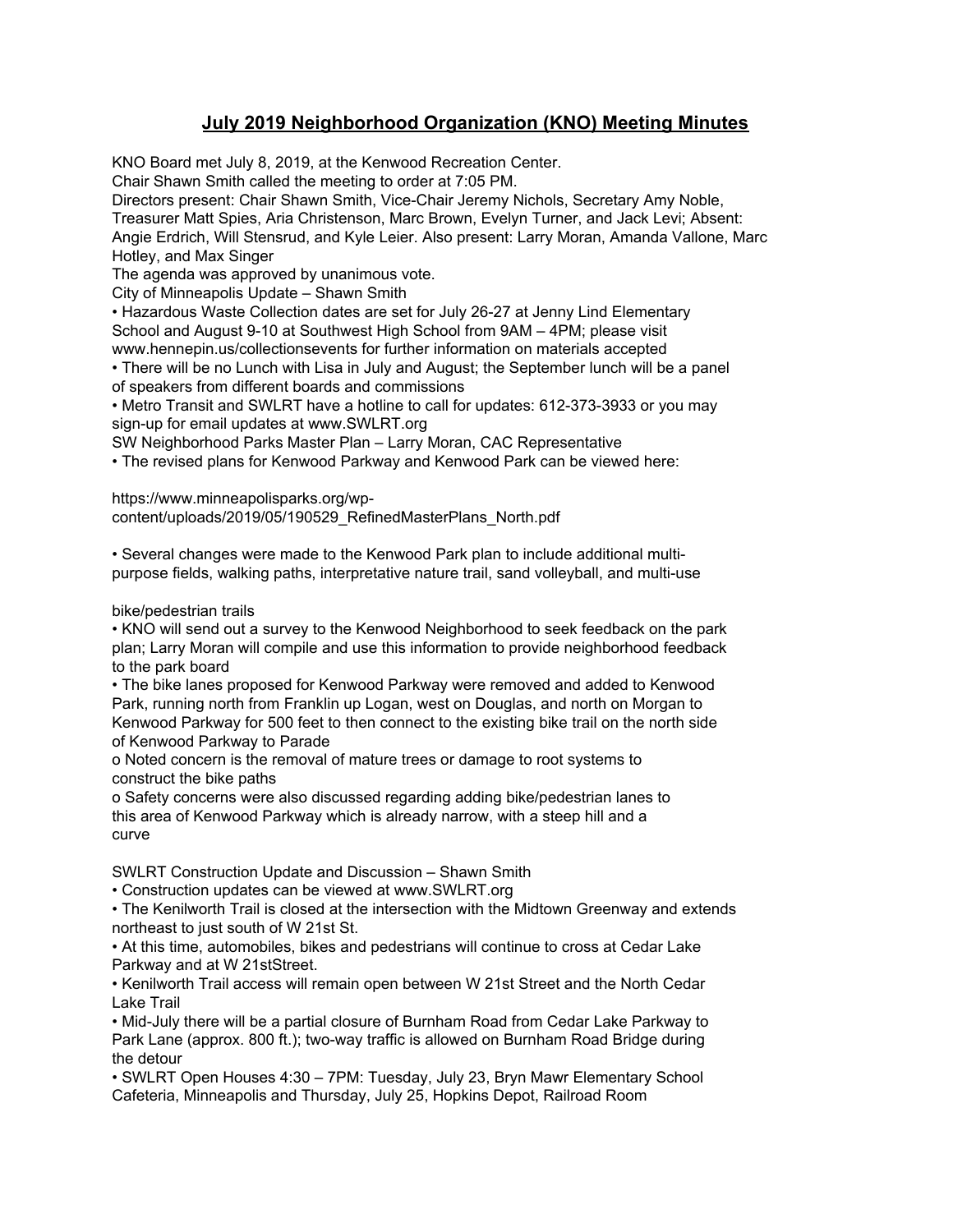Treasurer Update – Matt Spies

- The annual budget for 2019-2020 was presented to the board
- Motions were made to approve the budget, the budget passed by unanimous vote
- The annual budget may be viewed upon request and further information will be presented in the neighborhood newsletter
- A recommendation was made to review the budget in January 2020 and revise the annual budget to align with the calendar year instead of the fiscal year, June to May VOLUNTEER LEADS
- SWLRT Evelyn Turner and Amanda Vallone
- East Cedar Lake Beach Will Stensrud
- Neighborhood Revitalization Program and Community Participation Program Amanda Vallone and Jeremy Nichols
- Neighborhood 2020 Compliance (Inclusion/Diversity) Aria Christenson
- Kenwood Schools Marc Brown
- Landscaping -
- The meeting was adjourned by Shawn Smith at 8:37 PM.
- Action Between Meetings All
- Kenwood Neighborhood Organization Board Priorities 2017-2020
- Address Southwest Light Rail Issues
- Protect our Lakes/Parks/Environment
- East Cedar Lake Beach Safety
- Support Kenwood Rec Center, School, and Neighborhood Events
- Contract consultant to assist with communication/compliance

**Updates: Please visit our website at kenwoodminneapolis.org. If you are interested in participating on the Board, please contact us via our website.**

**There is no board meeting in August. The next Kenwood Neighborhood Organization (KNO) Board meeting is on September 9th at 7PM at the Kenwood Recreation Center. Monthly meetings are held on the first calendar Monday of each month unless otherwise noted; September is rescheduled due to the Labor Day holiday. KNO invites and encourages participation by every resident, including renters to each program, service, and event organized by KNO. Should you require an accommodation in order for you to fully participate, please let us know by contacting us at kenwoodminneapolis.org**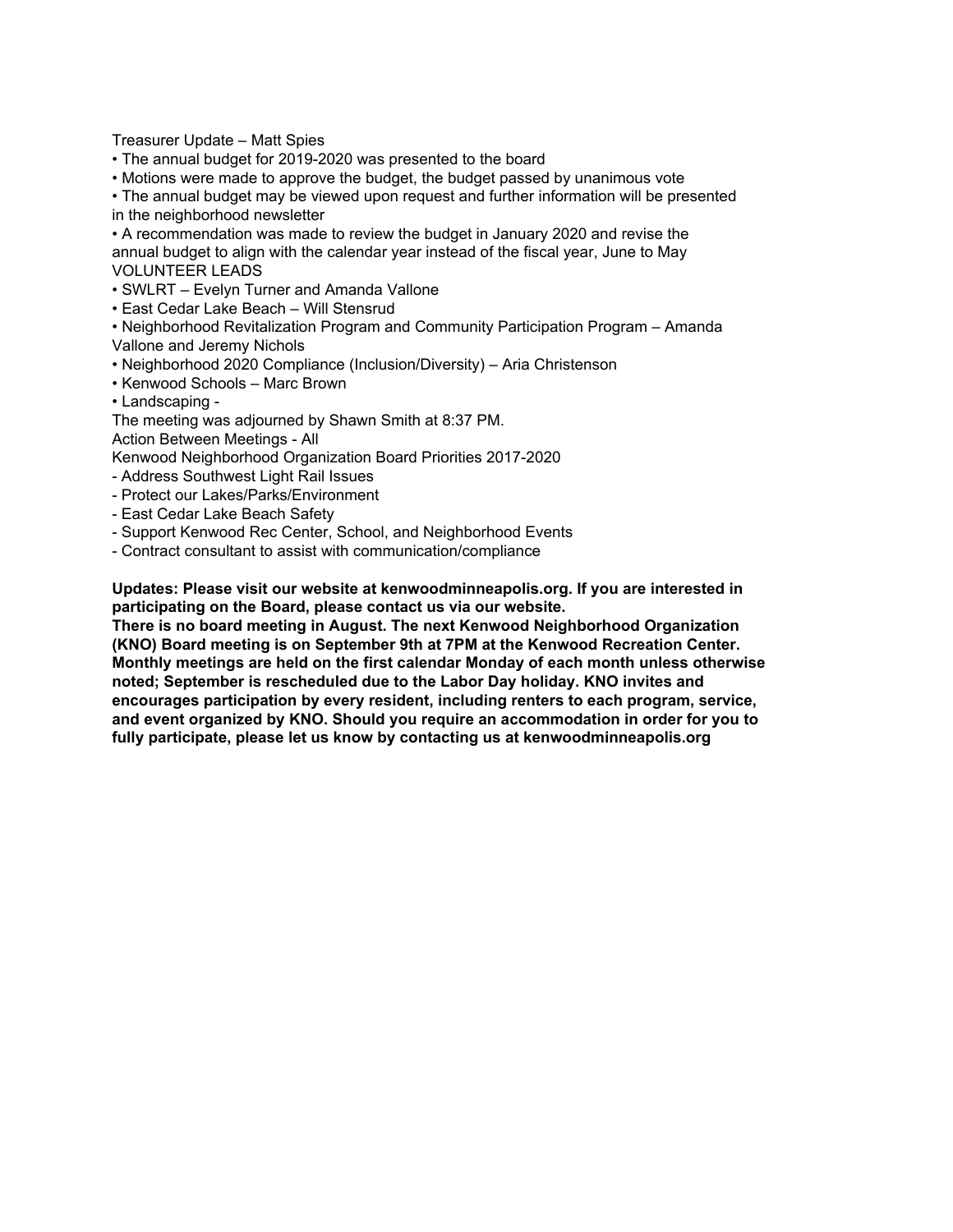# **September 2019 Neighborhood Organization (KNO) Meeting Minutes**

KNO Board met September 9, 2019, at the Kenwood Recreation Center. Vice-Chair Jeremy Nichols called the meeting to order at 7:02 PM. Directors present: Vice-Chair Jeremy Nichols, Secretary Amy Noble, Treasurer Matt Spies, Will Stensrud, Angie Erdrich, Evelyn Turner, Jack Levi, Marc Brown, and Kyle Leier. Absent: Chair Shawn Smith and Aria Christenson. Also present: CM Lisa Goodman, Amanda Vallone, Marc Hotley, Jono Cowgill, and Elizabeth Shaffer

It was proposed to add Kenilworth Corridor train horn noise to the agenda. This item was added and the agenda was approved by unanimous vote.

City of Minneapolis Update – CM Lisa Goodman

• Judy Sherin is Lisa's new associate; new office hours are 8:30 AM – 4:30 PM

• Lunch with Lisa is scheduled for September 25, 12 – 1PM, Terrence Murphy Hall, Rm 252; Ward 7 constituents that serve on Boards and Commissions for the City of Minneapolis will be featured

• 311: no longer open for calls on the weekends, weekday hours are 7AM – 7PM; if needed, can also text (31189) or email after hours

• Fall Street Sweeping will begin on Monday, 10/21, and will take 4 weeks to complete; residents can look up service times and dates online and search by street address

• Please call 311 or report to Lisa's office if you see landscapers or homeowners pushing leaves or grass clippings into the street, this is a violation of city ordinances and will create significant public safety, flooding, and pollution problems.

• Metro Transit and SWLRT have a hotline to call for updates: 612-373-3933 or you may sign-up for email updates at www.SWLRT.org

Park Board Update, Neighborhood Parks, Nice Ride Stations – Comm. Jono Cowgill • Master planning for the next 20 years is being led by a committee advisory process; there is no funding at this time to initiate any of the master plans

• The park board has been receiving feedback from the community on the draft plans and will want further feedback after the final draft plans have been released

• There are two upcoming community meetings: 9/17 at Whittier Community Center and 10/7 at Martin Luther King Park, both 5:30 – 8:30

• To be environmentally conscious, the park board has an initiative to eliminate all single use plastics at large events held in the parks

• The park board is working with Tree Minneapolis to maintain and enhance the tree canopy in the city

• The budgeting process will be taking place this fall and Mayor Frey has increased the city's level of service commitment to the parks by a 5.7% levy increase

• Development of a master plan for Cedar Lake has been funded but the process has not been initiated

• Nice Rides: Commissioner Cowgill reviewed the collaboration and contracts between the city, University of Minnesota, and the park board; moving forward, stakeholders should be notified prior to stations being located on adjacent/nearby public property Seven Pools – Elizabeth Shaffer

• Elizabeth, President of the Friends of Thomas Lowry Park, presented information on the organization's history and present efforts to "Save the Seven Pools"

• The seven pools need to be completely reconstructed and the park board does not have the estimated \$750,000 to complete the work; the proposal was to fill the pools with sand

• The organization has pledged \$300,000 towards the reconstruction, the park board followed with a pledge of \$200,000, and private donations collected are at \$170,000; the organization is seeking donations to meet the pools reconstruction funding needs

• The goal is to raise an extra \$100,000 so the brick pathways and other infrastructure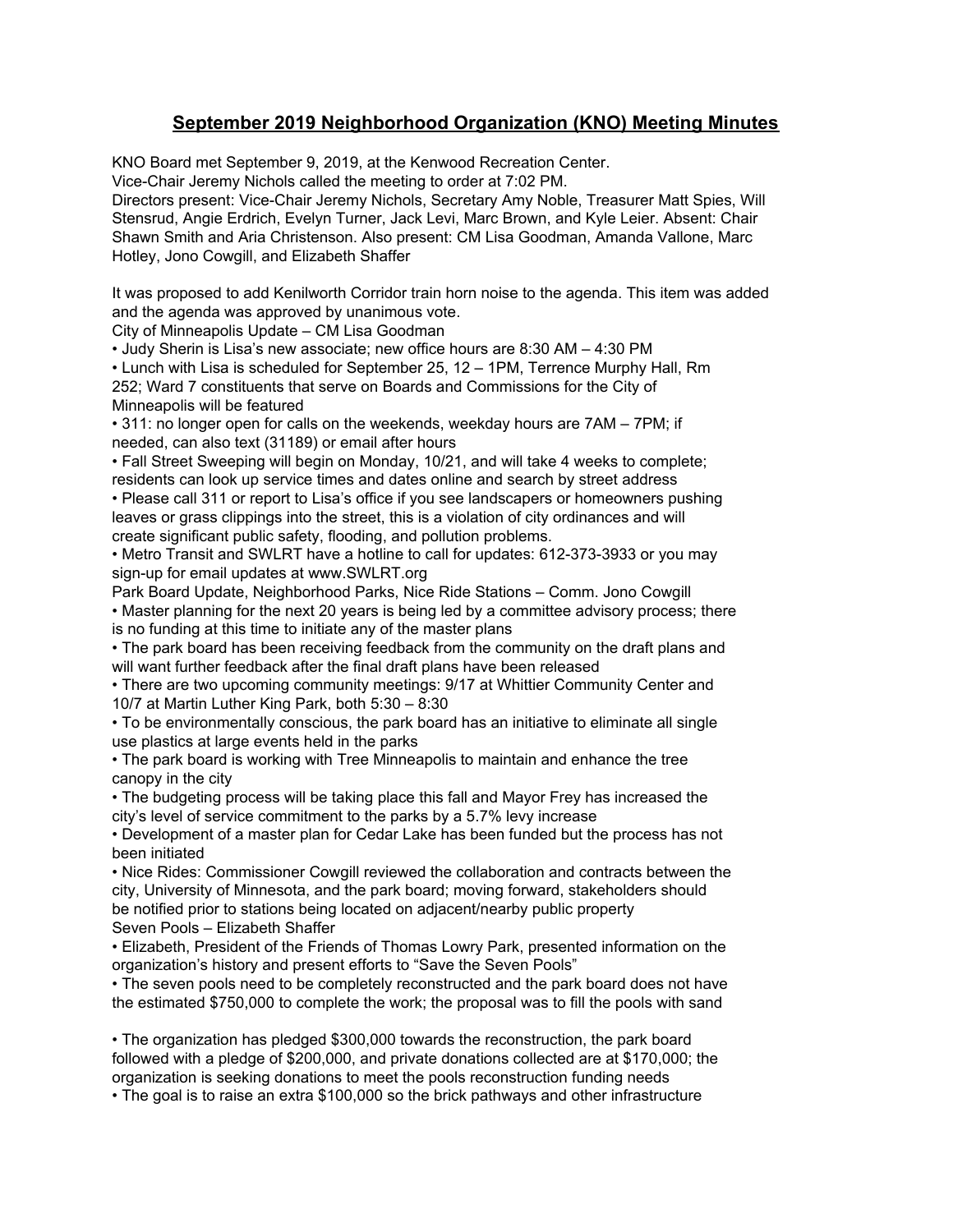within the park can also be repaired and upgraded to meet current safety standards

• Please go to www.thomaslowrypark.org to donate to "Save the Seven Pools"

• KNO board will discuss a possible donation at the next board meeting Kenilworth Corridor Train Noise – All

• A concern was brought to the board by area residents that freight trains have been sounding their horns more frequently at all times of day/night

• Although Kenilworth corridor is a designated "quite zone", the trains are now required to sound their horns due to the SWLRT construction zone and when construction workers are present

• SWLRT community outreach coordinator, David Davies, responded to resident's concerns with the following information:

o According to our rail coordinator, the freight rail does not change the volume of their horns. They operate their horns at the volume required by law and by their adopted code of operating rules. You will have to contact the respective freight companies such as TC&W to engage them on the volume of their horns.

o Met Council/Metro Transit cannot make the freight trains lower the volume of their horns. Freight train horn volumes are determined by the Federal Railroad Administration (FRA). I'm looking through rules to see what the minimum volume should be.

o Similarly, the FRA dictates the conditions under which train horns are used. In this case, train horns must be blown whenever construction workers are present.

• Evelyn Turner will research this further to find out if the trains are required to sound the horns at all times (even when workers are not present), or only when workers are present Presentation by US Solar – Kaleb Lindsey (Community Solar Garden Proposal/Awareness)

• This agenda item was not addressed during this meeting; Kaleb Lindsey was not present. Treasurer Update – Matt Spies

• The City will conduct an audit sometime this year of KNO's financial records

• There are no outstanding bills at this time

Environmental Project with Lowery Hill – Angie Erdrich

• The MN Board of Water and Soil Resources has received state funding to develop a grant program that focuses on planting native vegetation and pollinator friendly forbs and legumes in residential lawns

• The plan is for funds to be distributed to local conservation partners (Metro Bloom) so they can than distribute to individual landowners for implementation in the spring/summer of 2020

• Funding will be targeted in priority areas to benefit the Rusty Patched Bumblebee and other at-risk species

• Angie Erdrich presented this information to the KNO Board to seek if area residents would be interested in supporting this effort and be designated as a critical neighborhood habitat

• Discussion tabled until next board meeting

Jeremy Nichols adjourned the meeting at 8:36. Action Between Meetings - All

Kenwood Neighborhood Organization Board Priorities 2017-2020

- Address Southwest Light Rail Issues

- Protect our Lakes/Parks/Environment
- East Cedar Lake Beach Safety
- Support Kenwood Rec Center, School, and Neighborhood Events
- Contract consultant to assist with communication/compliance
- VOLUNTEER LEADS
- SWLRT Evelyn Turner
- East Cedar Lake Beach Will Stensrud
- Recruiting/Diversity Aria Christenson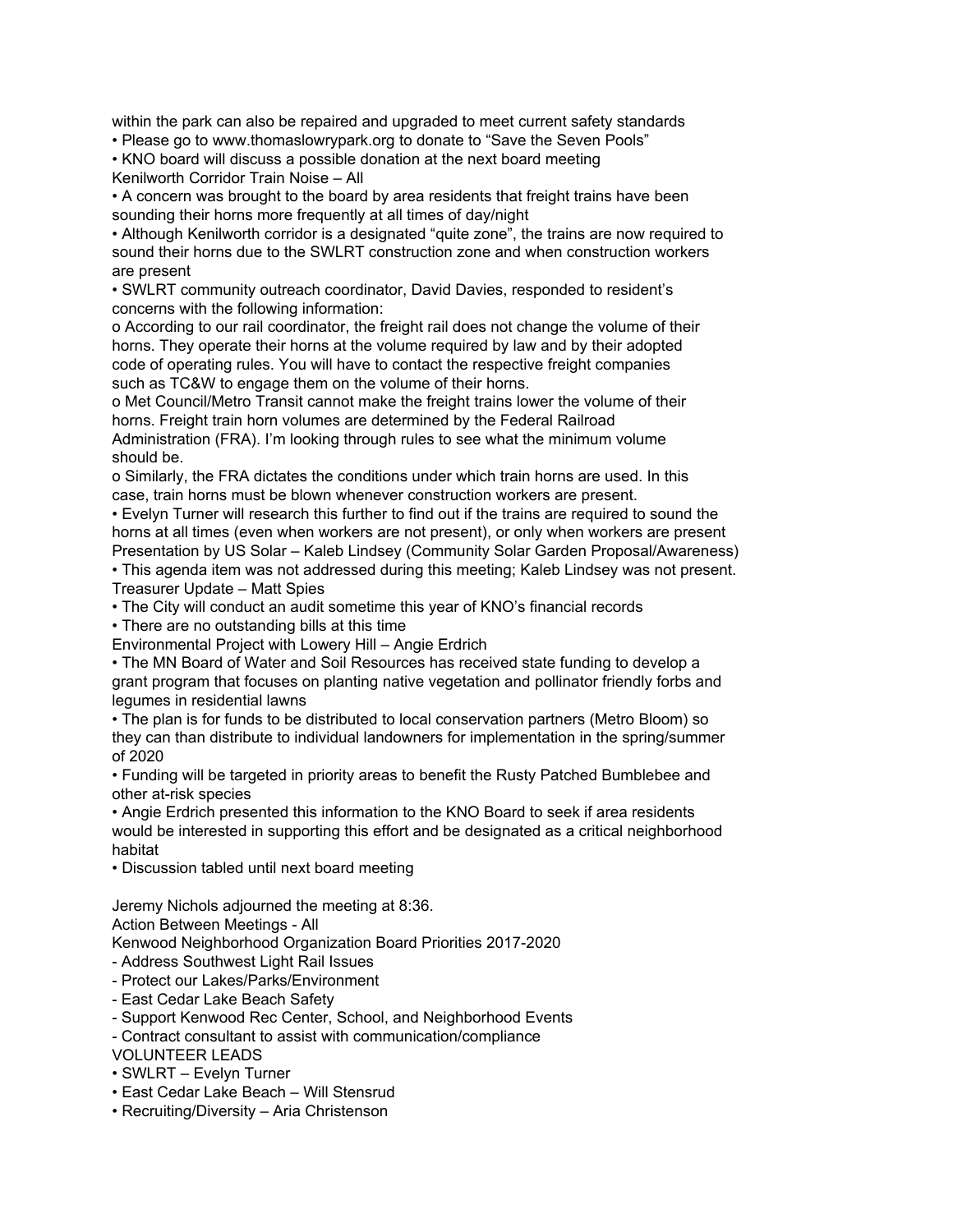- Kenwood Schools Marc Brown
- NRP/CPP Amanda Vallone
- Neighborhood Parks 2020 CAC Larry Moran
- In need of LOI/Environmental Protection

**Updates: Please visit our website at kenwoodminneapolis.org. If you are interested in participating on the Board, please contact us via our website.**

**The next Kenwood Neighborhood Organization (KNO) Board meeting is on October 7th at 7PM at the Kenwood Recreation Center. Monthly meetings are held on the first calendar Monday of each month unless otherwise noted. KNO invites and encourages participation by every resident, including renters to each program, service, and event organized by KNO. Should you require an accommodation in order for you to fully participate, please let us know by contacting us at kenwoodminneapolis.org**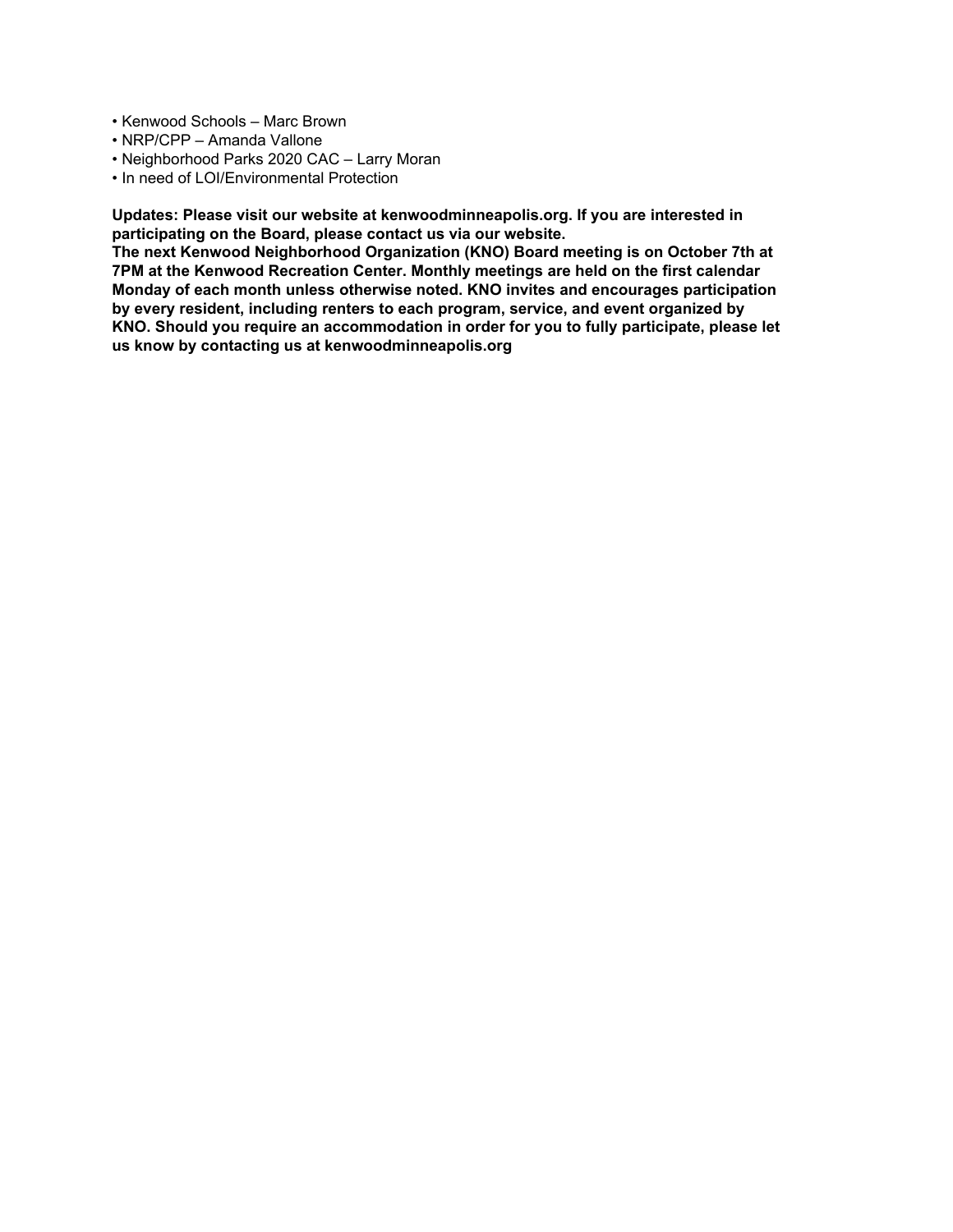# **November 2019 Neighborhood Organization (KNO) Meeting Minutes**

**KNO Board met November 4, 2019, at the Kenwood Recreation Center. Chair Shawn Smith called the meeting to order at 7:00 PM.**

**Directors present: Chair Shawn Smith, Vice-Chair Jeremy Nichols, Secretary Amy Noble, Treasurer Matt Spies, Will Stensrud, Angie Erdrich, Evelyn Turner, Jack Levi, Marc Brown, Kyle Leier, and Aria Christenson. Also present: CM Lisa Goodman, Marc Hotley, Sam Murphy, and Emma Pachuta**

**One item, City of Minneapolis Audit of our Financial Practices, was added to the agenda. The amended agenda was approved by unanimous vote.**

City of Minneapolis Update – CM Lisa Goodman

• There is no Lunch with Lisa in December, the next meeting will be held in January 2020 and the discussion topic will be public realm spaces in the 7th ward

• Later with Lisa will be held on December 9th, 4:30 – 6:30 PM, on the top floor of the City Club Apartments building

• All water meters in the City of Minneapolis are being replaced and the initial neighborhoods targeted are Kenwood, Lowry Hills, and East Isles; watch for a flier from the city with details on how to call and schedule your meter replacement

• Fall Street Sweeping is currently in progress; residents can search online by street address to determine service date

• Yard waste collection will end the week of November 18 – 22nd

• The City of Minneapolis is currently in budget negotiations; public input will be allowed at the City Council meetings on December 4th and 11th at 6:05 PM

• Snow emergency information has been mailed to residents

• Metro Transit and SWLRT have a hotline to call for updates: 612-373-3933 or you may sign-up for email updates at www.SWLRT.org

o Lisa responded to a board member's question regarding permit parking near the 21st Street Station; once SWLRT is running and if parking proves to be an issue, Lisa outlined the process for the neighborhood to request permit parking. This would entail 75% of residents within 8 contiguous blocks to support permit parking and then the City Council would vote on the petition.

o There was discussion about the continued closure of Burnham Road and future closure of Cedar Lake Road, specifically how this impacts safety

Minneapolis Park and Recreation Board 2021 Comprehensive Plan (Parks for All) – Emma Pachuta, Park Board

• The park board has initiated its comprehensive planning process, Parks for All, which will set priorities and policy direction for the next decade of Minneapolis Parks

• The park board has been and will continue to seek community input through many different types of engagement opportunities

• It was brought to the KNO board's attention that while there is an agreement that the Kenwood Corridor should return to parkland following the construction of SWLRT, the park board does not own the land. Therefore, this land is not in the current plan and the park board would have to buy it

Community Engagement Plan, Lake of the Isles/Cedar Lake – Emma Pachuta, Park Board • The park board is seeking community members to become involved in the planning

process by volunteering to be a member of the Community Advisor Committee (CAC) • Some CAC members will be appointed by the board of commissions and some CAC members will be chosen by a selection committee; approximately 50% of CAC members will be from local communities and 50% from the region

• Neighborhood organizations may also appoint a representative to attend open meetings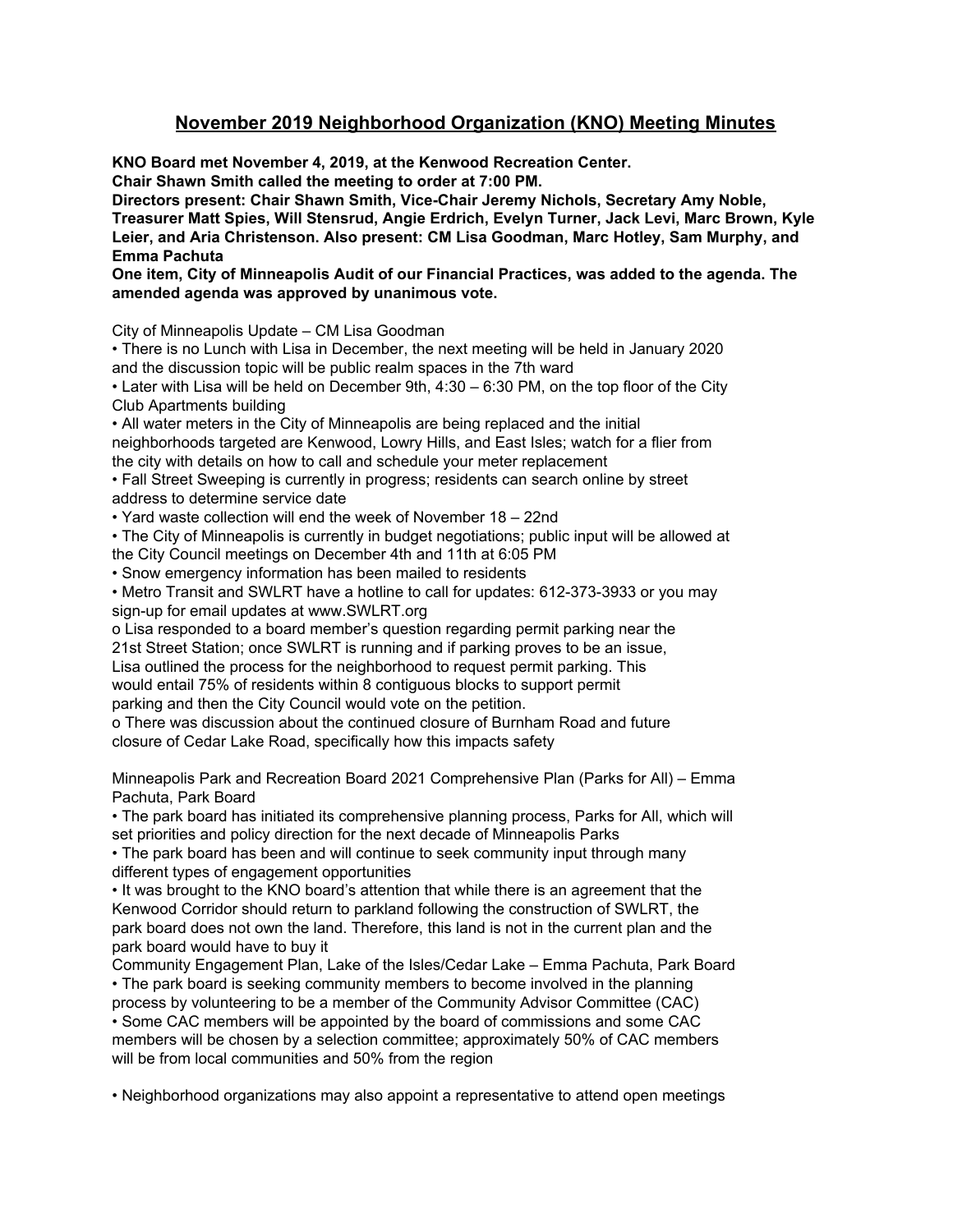to share input and to foster community engagement

• KNO is seeking volunteers to serve as the CAC for both the comprehensive plan and for the Lake of the Isles/Cedar Lake community engagement plan; interested parties should email kiaa55405@gmail.com

City of Minneapolis Audit of our Financial Practices – Shawn Smith and Matt Spies • Shawn Smith and Matt Spies met with the city auditor to review best practices of accounting and to complete the required neighborhood organization audit • In response to the audit, all board members reviewed and signed the KNO Conflict of Interest Policy, bylaws were updated, and KNO email accounts will be created for officers and one for invoices to assist in tracking and maintaining a paper trail

Treasurer Update – Matt Spies

• There was no financial activity to report

- Bylaws Update Shawn Smith
- Current KNO bylaws were reviewed and updates were recommended
- o KNO replaced KIAA
- o The term "members" was changed to "community members"

o 4.13 Informal Action of Directors was removed from the bylaws

o The term "simple majority" was added to 4.14a for clarification

o Removed references of Kenwood as an "area" and referred to it as a community or neighborhood

o Addition of signature area for all officers to sign

• A motion was made to amend the bylaws as proposed, the motion was seconded. The bylaws were amended by unanimous vote

• The bylaws will be filed with the city and posted to the website

Other Business

• Shawn Smith provided a brief report on the SWLRT safety meeting that took place on 11/30/19

- The KNO fall newsletter will be mailed soon
- Shawn Smith will meet with Jean Deatrick to gather information and discuss the Hill and Lakes Press financial situation

Shawn Smith adjourned the meeting at 9:00 PM.

Action Between Meetings

Kenwood Neighborhood Organization Board Priorities 2017-2020

- Address Southwest Light Rail Issues
- Protect our Lakes/Parks/Environment
- East Cedar Lake Beach Safety
- Support Kenwood Rec Center, School, and Neighborhood Events

- Contract consultant to assist with communication/compliance

KNO Board/Volunteer Leads

- SWLRT Evelyn Turner
- East Cedar Lake Beach Will Stensrud
- Recruiting/Diversity Aria Christenson
- Kenwood Schools Marc Brown
- NRP/CPP Amanda Vallone and Jeremy Nichols
- Neighborhood Parks 2020 CAC Larry Moran
- In need of LOI/Environmental Protection

**Updates: Please visit our website at kenwoodminneapolis.org. If you are interested in participating on the Board, please contact us via our website.**

**The next Kenwood Neighborhood Organization (KNO) Board meeting is on December 2nd at 7PM at the Kenwood Recreation Center. Monthly meetings are held on the first calendar**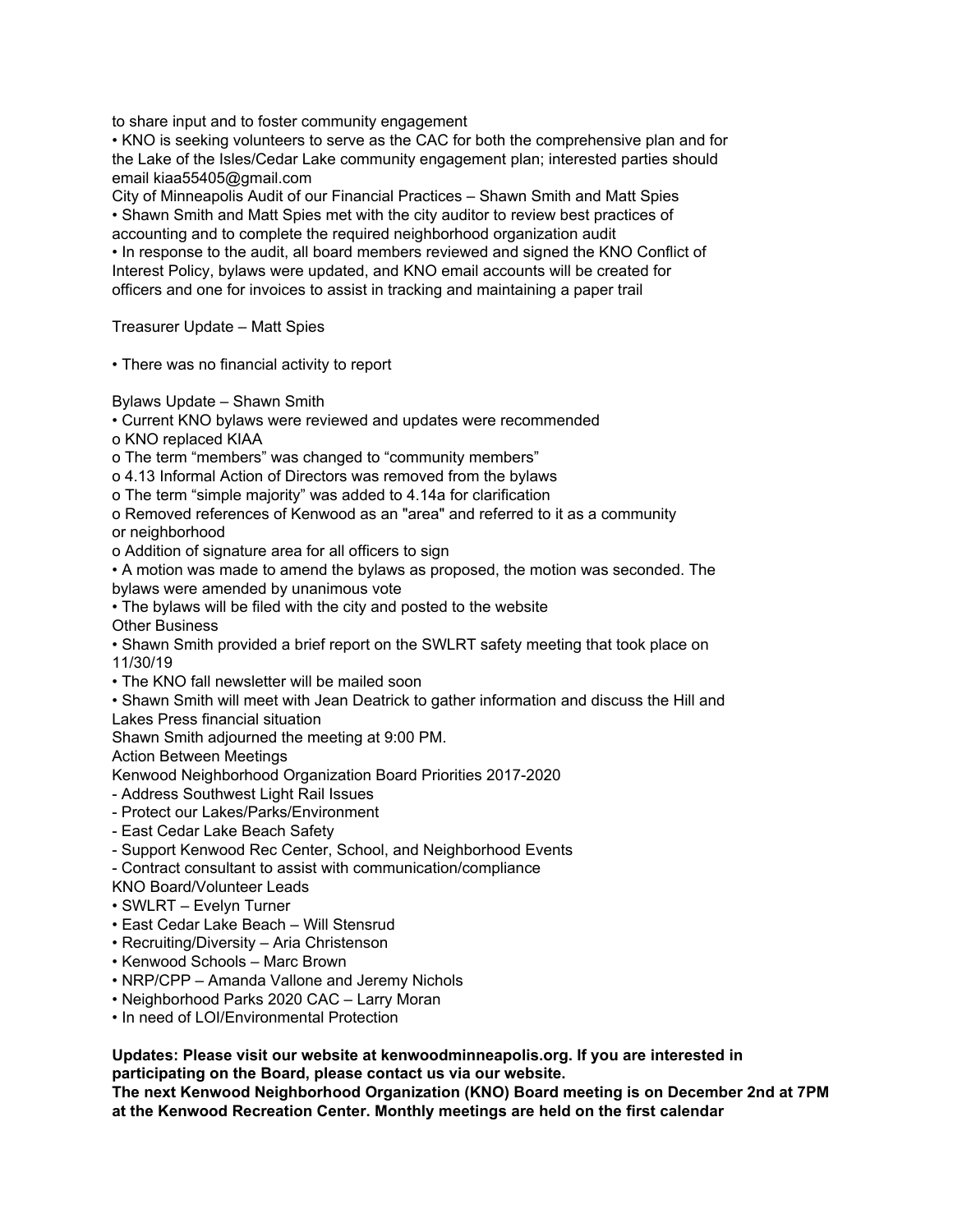**Monday of each month unless otherwise noted. KNO invites and encourages participation by every resident, including renters to each program, service, and event organized by KNO. Should you require an accommodation in order for you to fully participate, please let us know by contacting us at kenwoodminneapolis.org**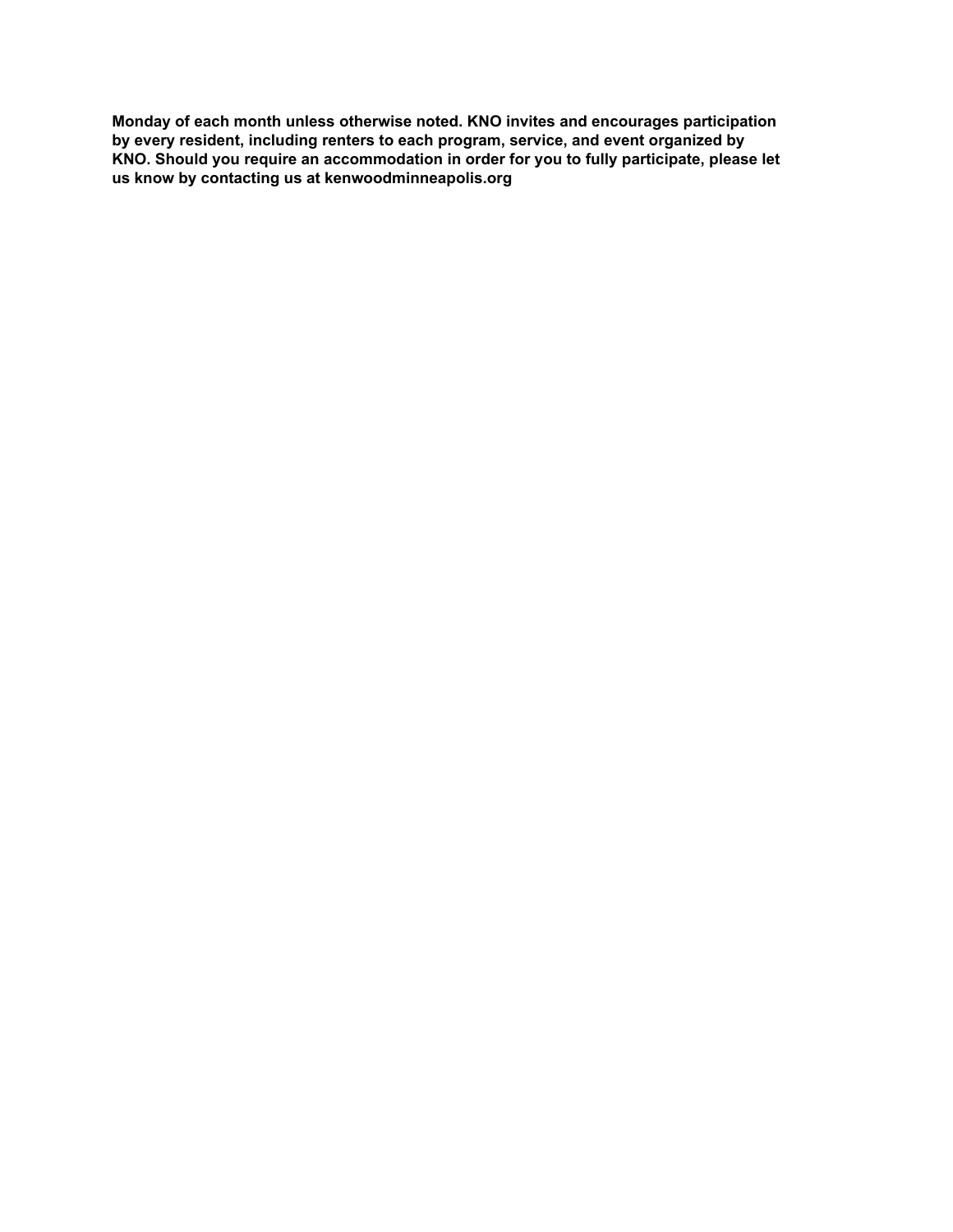# **December 2019 Neighborhood Organization (KNO) Meeting Minutes**

**KNO Board met December 2, 2019, at the Kenwood Recreation Center. Chair Shawn Smith called the meeting to order at 7:05 PM.**

**Directors present: Chair Shawn Smith, Vice-Chair Jeremy Nichols, Secretary Amy Noble, Treasurer Matt Spies, Evelyn Turner, Aria Christenson, Will Stensrud, and Angie Erdrich. Absent: Jack Levi, Marc Brown, and Kyle Leier. Also present: CM Lisa Goodman, Amanda Vallone, and 4 guests**

### **One item, NCR Presentation, was removed from the agenda. The amended agenda was approved by unanimous vote.**

City of Minneapolis Update – CM Lisa Goodman

• There is no Lunch with Lisa in December, the next meeting will be held January 29, 2020, with guest presenter Frank Martin, landscape historian. He will be presenting and showing a slide show on the Historic Grand Rounds

• Later with Lisa will be held on December 9th, 4:30 – 6:30 PM, on the top floor of the City Club Apartments building; please bring a donation of dog/cat toys or treats to support the Minneapolis Animal Care Control

• The City of Minneapolis is currently in budget negotiations; public input will be allowed at the City Council meetings on December 4th and 11th at 6:05 PM; final adoption of the budget will take place on 12/11

• Hennepin County is no longer accepting single use alkaline batteries in recycling, please place in garbage. Lithium and rechargeable batteries should not be placed in garbage and can be dropped off at recycling centers

• In January 2020, the city will require retailers to charge 5 cents per plastic bag; the fees collected will be retained by the businesses

Minneapolis Park and Recreation Update – Jono Cowgill, Park Board

• The park board's annual budget hearing is 12/4/19; priorities include replanting the city's tree canopy, expanding the Teen Teamworks program, and updating Ideation Centers • The park board will be recommending a ban on single use plastics at events held within the park system

• The first Community Advisor Committee (CAC) meeting for the general comprehensive plan will be in January 2020

Lake of the Isles/Cedar Lake CAC Discussion, KNO Representative – Shawn Smith

• Will Stensrud will apply to serve as a CAC for the Lake of the Isles/Cedar Lake community engagement plan

• KNO is seeking a volunteer to be a representative on the CAC selection committee; Marc Brown or Matt Spies may be interested in volunteering for this position

• Any community members interested in serving as a CAC for either the comprehensive plan or Lake of the Isles/Cedar Lake community engagement plan should email [kiaa55405@gmail.com](mailto:kiaa55405@gmail.com)

Treasurer Update – Matt Spies

- There is no update from the city on the recent KNO audit
- KNO received \$75.00 in donations

• There will be a PayPal link on the KNO website for future donations Other Business

• The Lake of the Isles ice skating party will be hosted on 1/26/20

• The KNO newsletter will be mailed out the week of 12/2/19

• Shawn Smith met with Jean Deatrick of Hill and Lakes Press to discuss the paper's financial situation; KNO is seeking more information on monetary needs and long-term plans for the publication